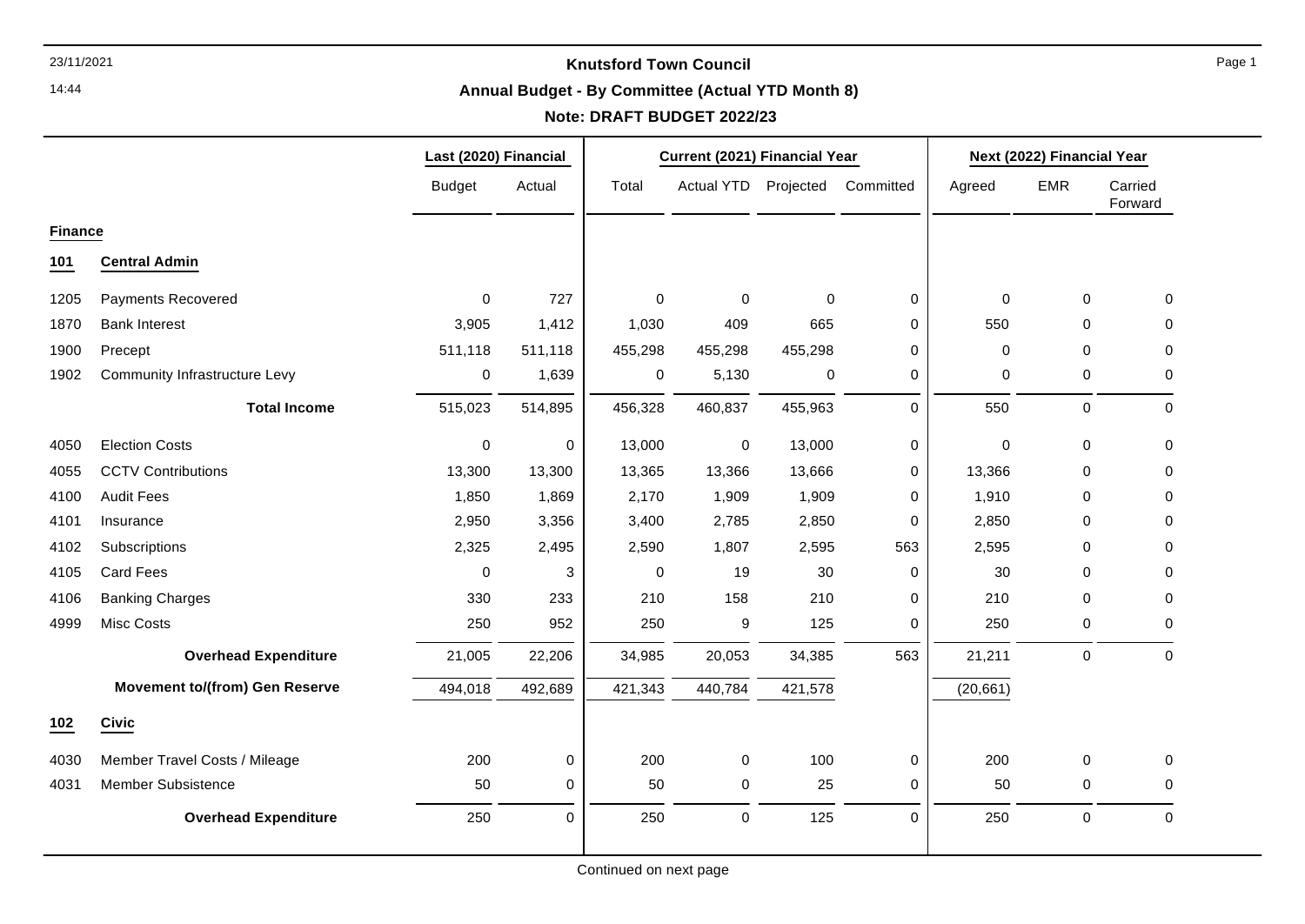# **Annual Budget - By Committee (Actual YTD Month 8)**

# **Note: DRAFT BUDGET 2022/23**

|      |                                       | Last (2020) Financial |             | Current (2021) Financial Year |                      |           |             | Next (2022) Financial Year |             |                    |
|------|---------------------------------------|-----------------------|-------------|-------------------------------|----------------------|-----------|-------------|----------------------------|-------------|--------------------|
|      |                                       | <b>Budget</b>         | Actual      | Total                         | Actual YTD Projected |           | Committed   | Agreed                     | <b>EMR</b>  | Carried<br>Forward |
|      | <b>Movement to/(from) Gen Reserve</b> | (250)                 | $\mathbf 0$ | (250)                         | $\mathbf 0$          | (125)     |             | (250)                      |             |                    |
| 103  | <b>Grants and Donations</b>           |                       |             |                               |                      |           |             |                            |             |                    |
| 1905 | <b>CAB Contributions</b>              | 2,400                 | 1,382       | 2,430                         | 2,685                | 2,430     | 0           | 2,430                      | $\mathbf 0$ | 0                  |
|      | <b>Total Income</b>                   | 2,400                 | 1,382       | 2,430                         | 2,685                | 2,430     | $\mathbf 0$ | 2,430                      | 0           | 0                  |
| 4261 | <b>Council Grant Scheme</b>           | 9,000                 | $\pmb{0}$   | 11,750                        | 6,183                | 11,750    | $\mathbf 0$ | 9,000                      | $\mathbf 0$ | $\mathbf 0$        |
| 4262 | <b>Citizens Advice</b>                | 19,830                | 19,830      | 20,228                        | 14,873               | 20,228    | 5,356       | 20,632                     | 0           | 0                  |
| 4263 | <b>Millennium Bursary</b>             | 560                   | 560         | 565                           | $\mathsf 0$          | 565       | 0           | 575                        | 0           | 0                  |
| 4265 | Knutsford Heritage Centre             | 5,000                 | 5,000       | 5,000                         | 5,000                | 5,000     | 0           | 5,000                      | 0           | 0                  |
| 4270 | Large Grants Scheme                   | 0                     | 0           | 17,957                        | 17,880               | 17,880    | 0           | $\mathbf 0$                | 0           | 0                  |
|      | <b>Overhead Expenditure</b>           | 34,390                | 25,390      | 55,500                        | 43,936               | 55,423    | 5,356       | 35,207                     | $\mathbf 0$ | $\Omega$           |
|      | <b>Movement to/(from) Gen Reserve</b> | (31,990)              | (24,008)    | (53,070)                      | (41, 251)            | (52, 993) |             | (32, 777)                  |             |                    |
| 104  | <b>Mayor's Civic Costs</b>            |                       |             |                               |                      |           |             |                            |             |                    |
| 4030 | Member Travel Costs / Mileage         | 1,000                 | $\pmb{0}$   | 1,000                         | $\mathsf 0$          | 750       | 0           | 1,000                      | $\mathbf 0$ | 0                  |
| 4040 | Mayoral Allowance                     | 625                   | 625         | 630                           | $\mathbf 0$          | 630       | $\mathbf 0$ | 645                        | 0           | $\Omega$           |
| 4042 | Mayor Civic Cost                      | 1,200                 | 100         | 1,200                         | 100                  | 750       | $\mathbf 0$ | 1,200                      | 0           | 0                  |
| 4060 | Refreshments/catering                 | 550                   | $\pmb{0}$   | 300                           | 185                  | 300       | 0           | 300                        | 0           | 0                  |
| 4180 | <b>External contractors</b>           | 450                   | 150         | 450                           | 375                  | 375       | 0           | 450                        | $\mathbf 0$ | 0                  |
|      | <b>Overhead Expenditure</b>           | 3,825                 | 875         | 3,580                         | 660                  | 2,805     | $\Omega$    | 3,595                      | $\pmb{0}$   | $\mathbf 0$        |
|      | <b>Movement to/(from) Gen Reserve</b> | (3,825)               | (875)       | (3,580)                       | (660)                | (2,805)   |             | (3, 595)                   |             |                    |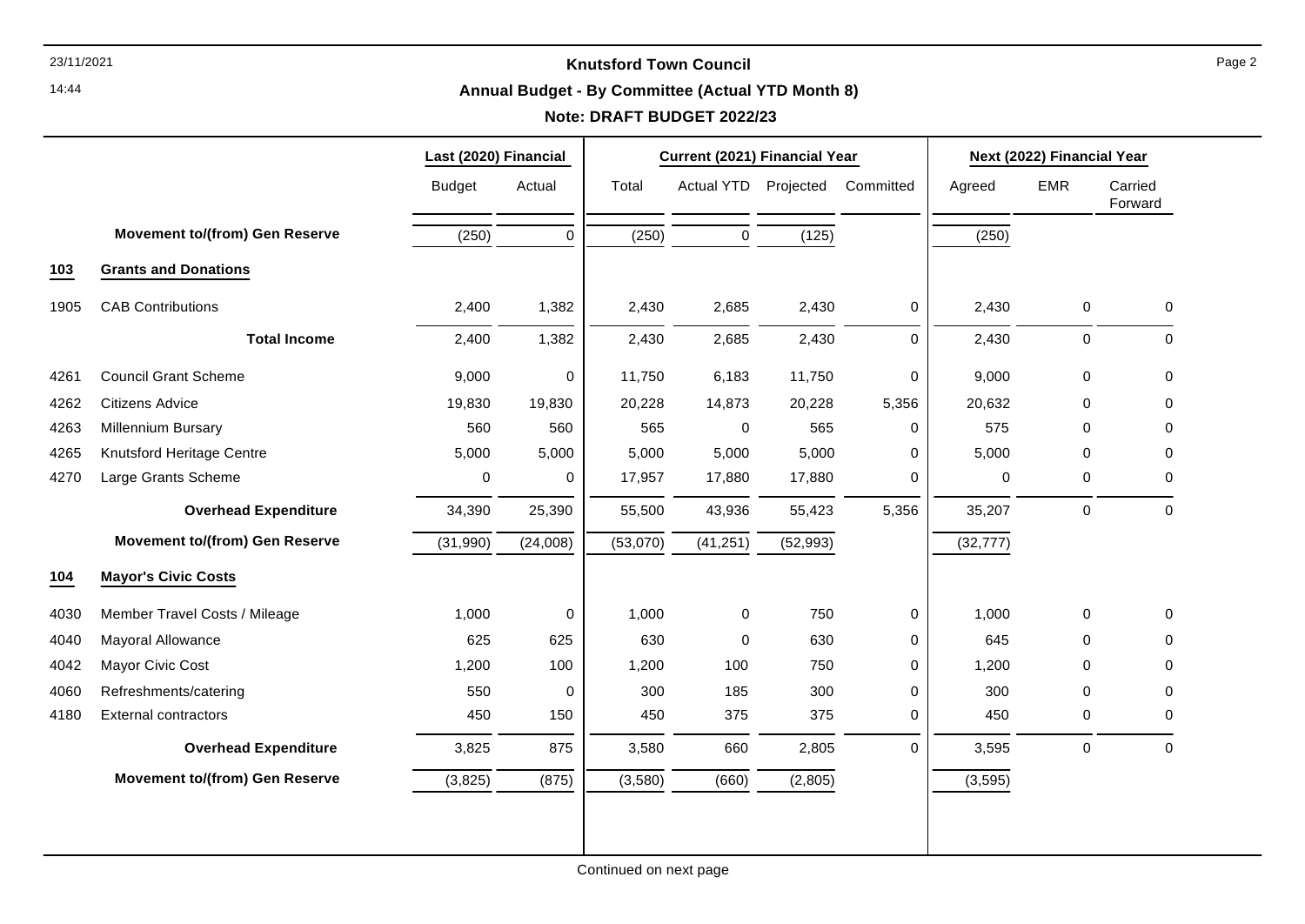14:44

# **Annual Budget - By Committee (Actual YTD Month 8)**

|                                       | Last (2020) Financial |                     |         | Current (2021) Financial Year |         |                                |           | Next (2022) Financial Year |                    |
|---------------------------------------|-----------------------|---------------------|---------|-------------------------------|---------|--------------------------------|-----------|----------------------------|--------------------|
|                                       | <b>Budget</b>         | Actual              | Total   |                               |         | Actual YTD Projected Committed | Agreed    | EMR                        | Carried<br>Forward |
| <b>Finance - Income</b>               | 517,423               | 516,277             | 458,758 | 463,522                       | 458,393 | $\mathbf 0$                    | 2,980     | $\pmb{0}$                  | $\pmb{0}$          |
| <b>Expenditure</b>                    | 59,470                | 48,471              | 94,315  | 64,649                        | 92,738  | 5,919                          | 60,263    | $\pmb{0}$                  | $\pmb{0}$          |
| <b>Movement to/(from) Gen Reserve</b> | 457,953               | $\frac{467,806}{ }$ | 364,443 | 398,873                       | 365,655 |                                | (57, 283) |                            |                    |
|                                       |                       |                     |         |                               |         |                                |           |                            |                    |
|                                       |                       |                     |         |                               |         |                                |           |                            |                    |
|                                       |                       |                     |         |                               |         |                                |           |                            |                    |
|                                       |                       |                     |         |                               |         |                                |           |                            |                    |
|                                       |                       |                     |         |                               |         |                                |           |                            |                    |
|                                       |                       |                     |         |                               |         |                                |           |                            |                    |
|                                       |                       |                     |         |                               |         |                                |           |                            |                    |
|                                       |                       |                     |         |                               |         |                                |           |                            |                    |
|                                       |                       |                     |         |                               |         |                                |           |                            |                    |
|                                       |                       |                     |         |                               |         |                                |           |                            |                    |
|                                       |                       |                     |         |                               |         |                                |           |                            |                    |
|                                       |                       |                     |         |                               |         |                                |           |                            |                    |
|                                       |                       |                     |         |                               |         |                                |           |                            |                    |
|                                       |                       |                     |         |                               |         |                                |           |                            |                    |
|                                       |                       |                     |         |                               |         |                                |           |                            |                    |
|                                       |                       |                     |         |                               |         |                                |           |                            |                    |
|                                       |                       |                     |         |                               |         |                                |           |                            |                    |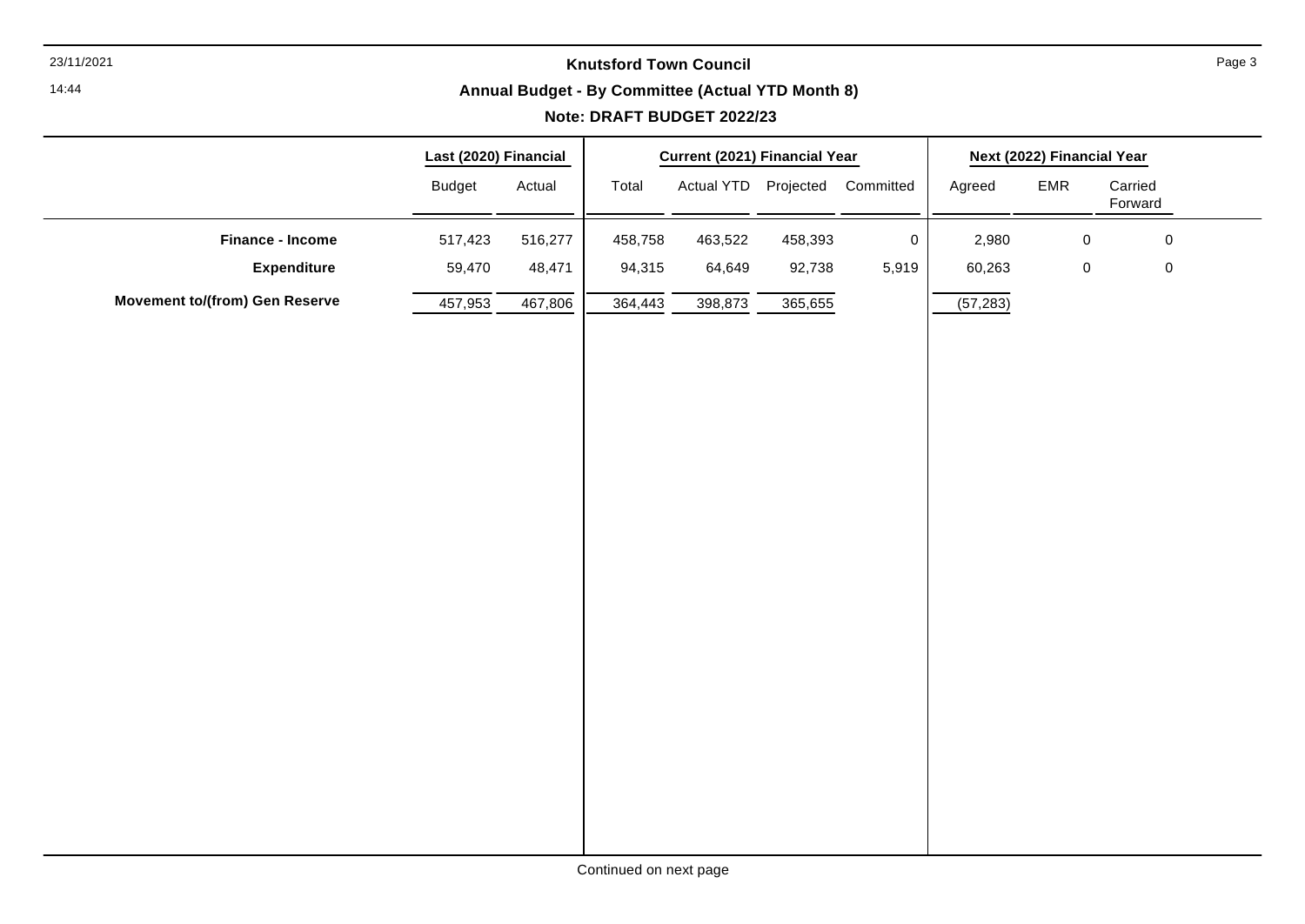14:44

# **Annual Budget - By Committee (Actual YTD Month 8)**

# **Note: DRAFT BUDGET 2022/23**

|      |                                       | Last (2020) Financial |             |             | Current (2021) Financial Year |             |                     | Next (2022) Financial Year |             |                    |
|------|---------------------------------------|-----------------------|-------------|-------------|-------------------------------|-------------|---------------------|----------------------------|-------------|--------------------|
|      |                                       | <b>Budget</b>         | Actual      | Total       | Actual YTD Projected          |             | Committed           | Agreed                     | <b>EMR</b>  | Carried<br>Forward |
|      | <b>Mayor's Charity Fundraising</b>    |                       |             |             |                               |             |                     |                            |             |                    |
| 105  | <b>Cllr Gardiner Mayor Charities</b>  |                       |             |             |                               |             |                     |                            |             |                    |
| 1800 | <b>Ball Income/Donations</b>          | 8,000                 | $\pmb{0}$   | 0           | $\pmb{0}$                     | $\mathbf 0$ | $\mathsf{O}\xspace$ | $\mathbf 0$                | $\mathbf 0$ | 0                  |
| 1801 | <b>Civic Event Proceeds</b>           | 10,000                | 0           | 0           | $\mathbf 0$                   | $\pmb{0}$   | 0                   | 0                          | 0           | 0                  |
|      | <b>Total Income</b>                   | 18,000                | $\mathbf 0$ | $\mathbf 0$ | 0                             | $\mathbf 0$ | 0                   | $\mathbf 0$                | $\mathbf 0$ | 0                  |
| 4255 | Events costs                          | 10,000                | 20          | $\mathbf 0$ | 0                             | $\mathbf 0$ | 0                   | $\mathbf 0$                | $\mathbf 0$ | 0                  |
| 4266 | Donation                              | 8,000                 | 78          | 0           | 0                             | 0           | $\mathbf 0$         | 0                          | 0           | 0                  |
|      | <b>Overhead Expenditure</b>           | 18,000                | 98          | $\mathbf 0$ | $\mathbf 0$                   | $\mathbf 0$ | $\Omega$            | $\Omega$                   | $\mathbf 0$ | 0                  |
|      | <b>Movement to/(from) Gen Reserve</b> | $\mathbf 0$           | (98)        | $\mathbf 0$ | $\mathsf 0$                   | $\mathbf 0$ |                     | $\mathbf 0$                |             |                    |
| 106  | <b>CIIr Malloy Mayor Charities</b>    |                       |             |             |                               |             |                     |                            |             |                    |
| 1300 | Sponsorship income                    | 0                     | $-900$      | $\mathbf 0$ | $\mathbf 0$                   | $\mathbf 0$ | 0                   | $\mathbf 0$                | $\mathbf 0$ | 0                  |
| 1305 | <b>Donations Received</b>             | 0                     | 2,006       | 0           | 0                             | $\Omega$    | $\mathbf 0$         | 0                          | 0           | 0                  |
| 1800 | <b>Ball Income/Donations</b>          | 0                     | $-2,729$    | 0           | 0                             | $\Omega$    | 0                   | $\Omega$                   | 0           | 0                  |
| 1801 | <b>Civic Event Proceeds</b>           | 0                     | 1,244       | 0           | 0                             | $\mathbf 0$ | $\mathbf 0$         | 0                          | 0           | 0                  |
|      | <b>Total Income</b>                   | $\mathbf 0$           | $-379$      | $\mathbf 0$ | $\mathbf 0$                   | $\mathbf 0$ | $\Omega$            | $\mathbf 0$                | $\mathbf 0$ | 0                  |
| 4255 | Events costs                          | 0                     | 31          | $\pmb{0}$   | $\pmb{0}$                     | $\mathbf 0$ | $\pmb{0}$           | $\mathbf 0$                | $\pmb{0}$   | 0                  |
| 4266 | Donation                              | 0                     | 6,715       | 0           | $\pmb{0}$                     | 0           | 0                   | 0                          | 0           | 0                  |
|      | <b>Overhead Expenditure</b>           | 0                     | 6,746       | $\mathbf 0$ | 0                             | $\mathbf 0$ | $\Omega$            | $\mathbf 0$                | $\mathbf 0$ | 0                  |
|      | <b>Movement to/(from) Gen Reserve</b> | 0                     | (7, 126)    | $\mathbf 0$ | $\mathsf 0$                   | $\mathbf 0$ |                     | $\mathbf 0$                |             |                    |
|      |                                       |                       |             |             |                               |             |                     |                            |             |                    |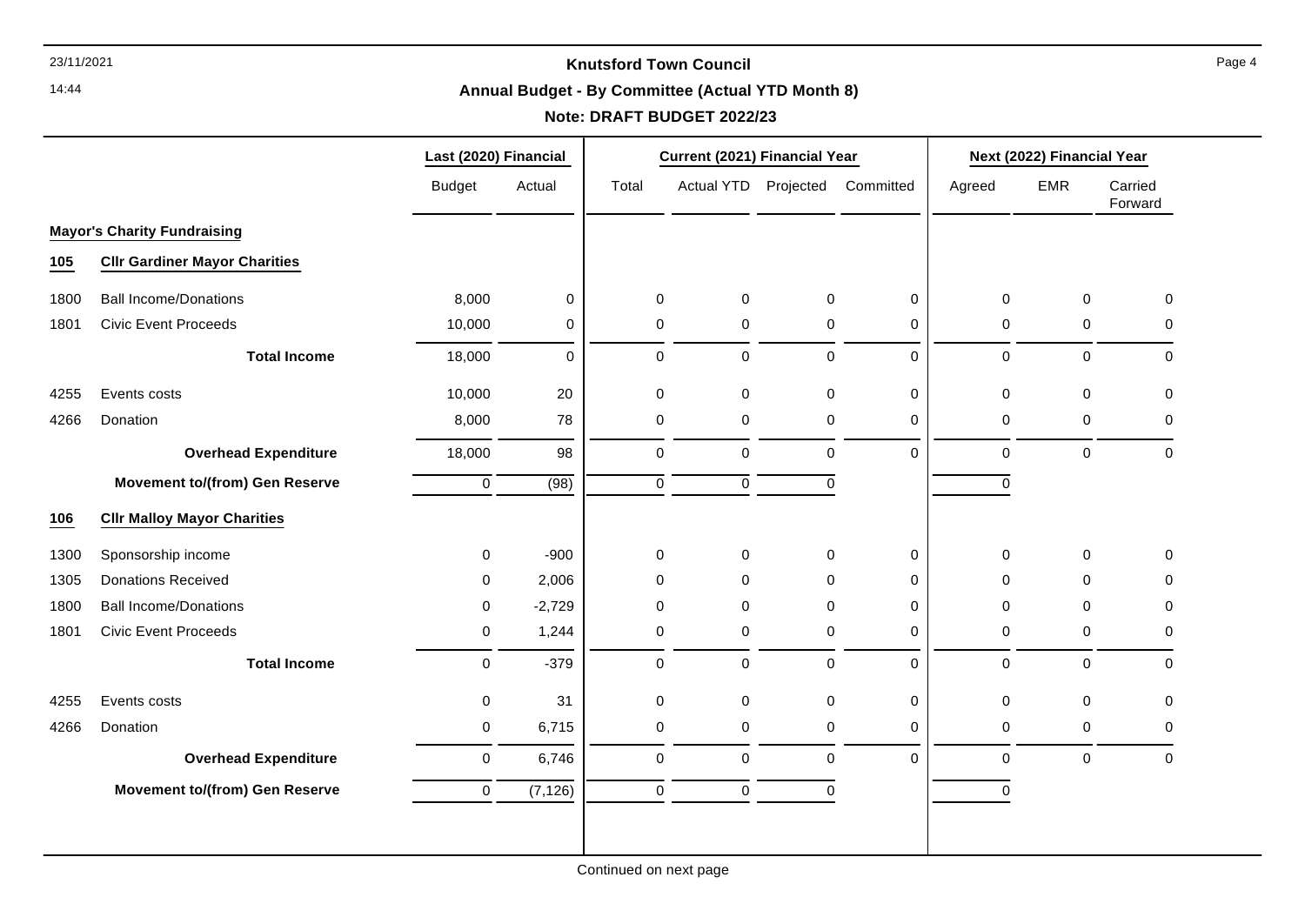14:44

# **Annual Budget - By Committee (Actual YTD Month 8)**

# **Note: DRAFT BUDGET 2022/23**

|                                             | Last (2020) Financial |         |             | Current (2021) Financial Year |           |                                |                     | Next (2022) Financial Year |                    |
|---------------------------------------------|-----------------------|---------|-------------|-------------------------------|-----------|--------------------------------|---------------------|----------------------------|--------------------|
|                                             | <b>Budget</b>         | Actual  | Total       |                               |           | Actual YTD Projected Committed | Agreed              | EMR                        | Carried<br>Forward |
| <b>Mayor's Charity Fundraising - Income</b> | 18,000                | $-379$  | $\pmb{0}$   | $\pmb{0}$                     | $\pmb{0}$ | $\pmb{0}$                      | $\mathsf{O}\xspace$ | $\pmb{0}$                  | $\mathbf 0$        |
| <b>Expenditure</b>                          | 18,000                | 6,844   | $\mathbf 0$ | $\pmb{0}$                     | $\pmb{0}$ | $\mathbf 0$                    | $\mathbf 0$         | $\pmb{0}$                  | $\mathbf 0$        |
| <b>Movement to/(from) Gen Reserve</b>       | $\pmb{0}$             | (7,224) | $\mathbf 0$ | $\mathbf 0$                   | $\pmb{0}$ |                                | $\mathbf 0$         |                            |                    |
|                                             |                       |         |             |                               |           |                                |                     |                            |                    |
|                                             |                       |         |             |                               |           |                                |                     |                            |                    |
|                                             |                       |         |             |                               |           |                                |                     |                            |                    |
|                                             |                       |         |             |                               |           |                                |                     |                            |                    |
|                                             |                       |         |             |                               |           |                                |                     |                            |                    |
|                                             |                       |         |             |                               |           |                                |                     |                            |                    |
|                                             |                       |         |             |                               |           |                                |                     |                            |                    |
|                                             |                       |         |             |                               |           |                                |                     |                            |                    |
|                                             |                       |         |             |                               |           |                                |                     |                            |                    |
|                                             |                       |         |             |                               |           |                                |                     |                            |                    |
|                                             |                       |         |             |                               |           |                                |                     |                            |                    |
|                                             |                       |         |             |                               |           |                                |                     |                            |                    |
|                                             |                       |         |             |                               |           |                                |                     |                            |                    |
|                                             |                       |         |             |                               |           |                                |                     |                            |                    |
|                                             |                       |         |             |                               |           |                                |                     |                            |                    |
|                                             |                       |         |             |                               |           |                                |                     |                            |                    |
|                                             |                       |         |             |                               |           |                                |                     |                            |                    |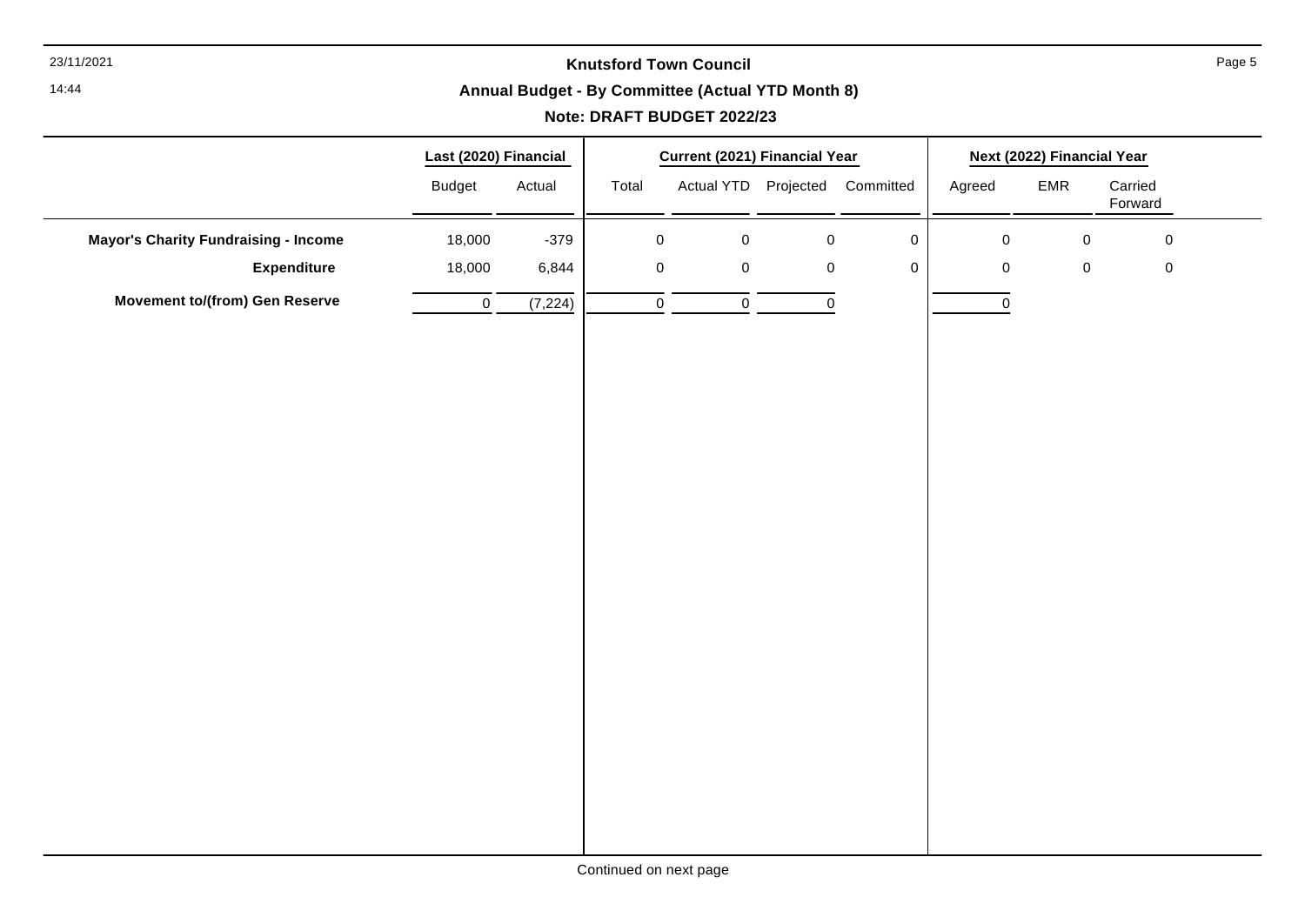14:44

#### **Annual Budget - By Committee (Actual YTD Month 8)**

# **Note: DRAFT BUDGET 2022/23**

|      |                                       | Last (2020) Financial |          | Current (2021) Financial Year |                      |             | Next (2022) Financial Year |             |             |                    |
|------|---------------------------------------|-----------------------|----------|-------------------------------|----------------------|-------------|----------------------------|-------------|-------------|--------------------|
|      |                                       | <b>Budget</b>         | Actual   | Total                         | Actual YTD Projected |             | Committed                  | Agreed      | EMR         | Carried<br>Forward |
|      | <b>Assets &amp; Operations</b>        |                       |          |                               |                      |             |                            |             |             |                    |
| 201  | <b>Council Offices</b>                |                       |          |                               |                      |             |                            |             |             |                    |
| 4090 | <b>Professional Fees</b>              | 1,000                 | 800      | $\mathbf 0$                   | 0                    | $\mathbf 0$ | 0                          | 350         | 0           | 0                  |
| 4101 | Insurance                             | 650                   | 0        | 650                           | $\pmb{0}$            | $\mathbf 0$ | 0                          | 650         | 0           | 0                  |
| 4150 | <b>Premises Rental</b>                | $\mathbf 0$           | 2,925    | $\mathbf 0$                   | $\mathbf 0$          | 2,194       | 0                          | $\mathbf 0$ | $\Omega$    | 0                  |
| 4152 | <b>Business Rates</b>                 | 10,870                | 8,720    | 10,870                        | 8,720                | 535         | 0                          | 10,870      | $\Omega$    | $\Omega$           |
| 4153 | Electricity                           | 6,500                 | 0        | 3,100                         | $\,0\,$              | 775         | 0                          | 3,100       | 0           | 0                  |
| 4154 | Gas                                   | 0                     | 0        | 3,400                         | $\,0\,$              | 1,500       | 0                          | 3,400       | 0           | 0                  |
| 4160 | Water                                 | 750                   | 0        | 750                           | $\pmb{0}$            | 280         | 0                          | 1,125       | 0           | 0                  |
| 4165 | <b>Cleaning Contracts</b>             | 6,125                 | 1,815    | 250                           | 100                  | $\mathbf 0$ | 0                          | 250         | 0           | 0                  |
| 4166 | Janitorial / Consumables              | 100                   | 255      | 150                           | 72                   | 150         | 0                          | 155         | 0           | 0                  |
| 4167 | Waste                                 | 850                   | 336      | 750                           | 247                  | 415         | 0                          | 750         | 0           | 0                  |
| 4170 | <b>Building Repairs</b>               | 5,000                 | 91       | 5,000                         | 0                    | 1,250       | 115                        | 2,500       | 0           | 0                  |
| 4173 | <b>Equipment Purchase</b>             | 0                     | 372      | 0                             | 0                    | 0           | 0                          | 0           | 0           | 0                  |
| 4177 | <b>Operation Costs</b>                | 850                   | 296      | 850                           | 134                  | 350         | 0                          | 885         | 0           | $\Omega$           |
| 4180 | <b>External contractors</b>           | $\Omega$              | 0        | 2,590                         | $\pmb{0}$            | 2,590       | $\mathbf 0$                | 500         | 0           | 0                  |
| 4185 | <b>Compliance Testing</b>             | 2,675                 | 0        | 650                           | 0                    | $\pmb{0}$   | 0                          | 650         | 0           | 0                  |
|      | <b>Overhead Expenditure</b>           | 35,370                | 15,608   | 29,010                        | 9,273                | 10,039      | 115                        | 25,185      | $\mathbf 0$ | $\mathbf 0$        |
|      | <b>Movement to/(from) Gen Reserve</b> | (35, 370)             | (15,608) | (29,010)                      | (9,273)              | (10,039)    |                            | (25, 185)   |             |                    |
| 205  | 60 King Street                        |                       |          |                               |                      |             |                            |             |             |                    |
| 4090 | <b>Professional Fees</b>              | $\mathsf{O}$          | 5,509    | $\pmb{0}$                     | 2,375                | 3,000       | 0                          | $\pmb{0}$   | $\mathbf 0$ | $\mathbf 0$        |
| 4101 | Insurance                             | 0                     | 4,456    | 0                             | 2,295                | 2,295       | 0                          | 2,295       | 0           | 0                  |
|      |                                       |                       |          |                               |                      |             |                            |             |             |                    |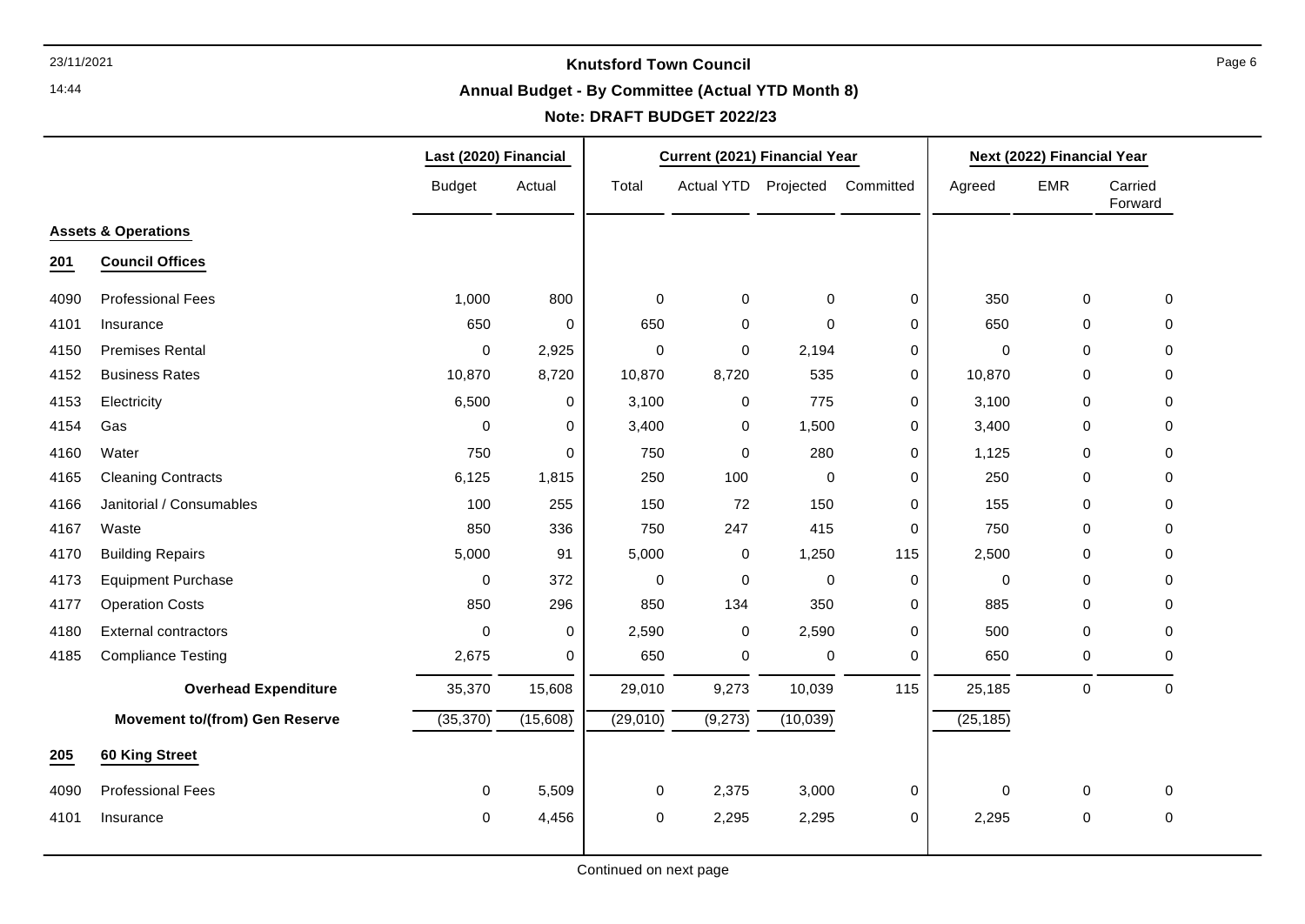14:44

# **Annual Budget - By Committee (Actual YTD Month 8)**

# **Note: DRAFT BUDGET 2022/23**

|      |                                       | Last (2020) Financial |             | <b>Current (2021) Financial Year</b> |                      |             |             | Next (2022) Financial Year |             |                    |
|------|---------------------------------------|-----------------------|-------------|--------------------------------------|----------------------|-------------|-------------|----------------------------|-------------|--------------------|
|      |                                       | <b>Budget</b>         | Actual      | Total                                | Actual YTD Projected |             | Committed   | Agreed                     | <b>EMR</b>  | Carried<br>Forward |
| 4153 | Electricity                           | $\mathbf 0$           | $\Omega$    | $\mathbf 0$                          | 121                  | $\mathbf 0$ | $\Omega$    | $\mathbf 0$                | 0           | 0                  |
| 4170 | <b>Building Repairs</b>               | 0                     | 363         | $\mathbf 0$                          | 447                  | 4,000       | 0           | 2,000                      | 0           | 0                  |
| 4172 | <b>Equipment Hire</b>                 | 0                     | $\mathbf 0$ | $\mathbf 0$                          | 122                  | 2,000       | 0           | 2,000                      | 0           | 0                  |
| 4174 | <b>Utilities</b>                      | $\mathbf 0$           | 3,795       | $\mathbf 0$                          | 405                  | 5,000       | $\Omega$    | 5,000                      | 0           | 0                  |
| 4180 | <b>External contractors</b>           | 0                     | $-238$      | 0                                    | 1,173                | 1,000       | $\Omega$    | 1,000                      | 0           | $\Omega$           |
|      | <b>Overhead Expenditure</b>           | 0                     | 13,885      | $\mathbf 0$                          | 6,938                | 17,295      | $\Omega$    | 12,295                     | 0           | 0                  |
|      | <b>Movement to/(from) Gen Reserve</b> | $\pmb{0}$             | (13, 885)   | $\Omega$                             | (6,938)              | (17, 295)   |             | (12, 295)                  |             |                    |
| 207  | <b>Lily Lodge / Justice View</b>      |                       |             |                                      |                      |             |             |                            |             |                    |
| 1000 | Rent income                           | 12,250                | $\mathbf 0$ | 21,000                               | 3,000                | 10,000      | $\mathbf 0$ | 21,250                     | $\mathsf 0$ | 0                  |
| 1205 | <b>Payments Recovered</b>             | 0                     | $\mathbf 0$ | 6,215                                | 23                   | 1,970       | 0           | 6,140                      | 0           | $\Omega$           |
|      | <b>Total Income</b>                   | 12,250                | 0           | 27,215                               | 3,023                | 11,970      | $\Omega$    | 27,390                     | 0           | 0                  |
| 4090 | <b>Professional Fees</b>              | 0                     | 8,652       | 4,475                                | 888                  | 7,500       | 5,726       | $\mathbf 0$                | 0           | 0                  |
| 4101 | Insurance                             | 0                     | $\mathbf 0$ | 215                                  | 138                  | 138         | 0           | 140                        | 0           | 0                  |
| 4153 | Electricity                           | $\mathbf 0$           | $\mathbf 0$ | 5,000                                | $\pmb{0}$            | 1,500       | $\mathbf 0$ | 5,000                      | 0           | 0                  |
| 4160 | Water                                 | 0                     | $\Omega$    | 1,000                                | $\mathbf 0$          | 400         | 0           | 1,000                      | 0           | 0                  |
| 4170 | <b>Building Repairs</b>               | 0                     | $\Omega$    | $\mathbf 0$                          | 114                  | $\mathbf 0$ | $\Omega$    | $\Omega$                   | 0           | 0                  |
| 4180 | <b>External contractors</b>           | $\mathbf 0$           | 28,381      | 67,139                               | 67,150               | 75,054      | 8,818       | 0                          | 0           | 0                  |
| 4999 | <b>Misc Costs</b>                     | 0                     | 80          | 0                                    | 0                    | 0           | 0           | 0                          | 0           | 0                  |
|      | <b>Overhead Expenditure</b>           | $\mathbf 0$           | 37,113      | 77,829                               | 68,290               | 84,592      | 14,544      | 6,140                      | $\mathsf 0$ | 0                  |
|      | <b>Movement to/(from) Gen Reserve</b> | 12,250                | (37, 113)   | (50, 614)                            | (65, 267)            | (72, 622)   |             | 21,250                     |             |                    |
| 232  | <b>Transfer Fees/Costs</b>            |                       |             |                                      |                      |             |             |                            |             |                    |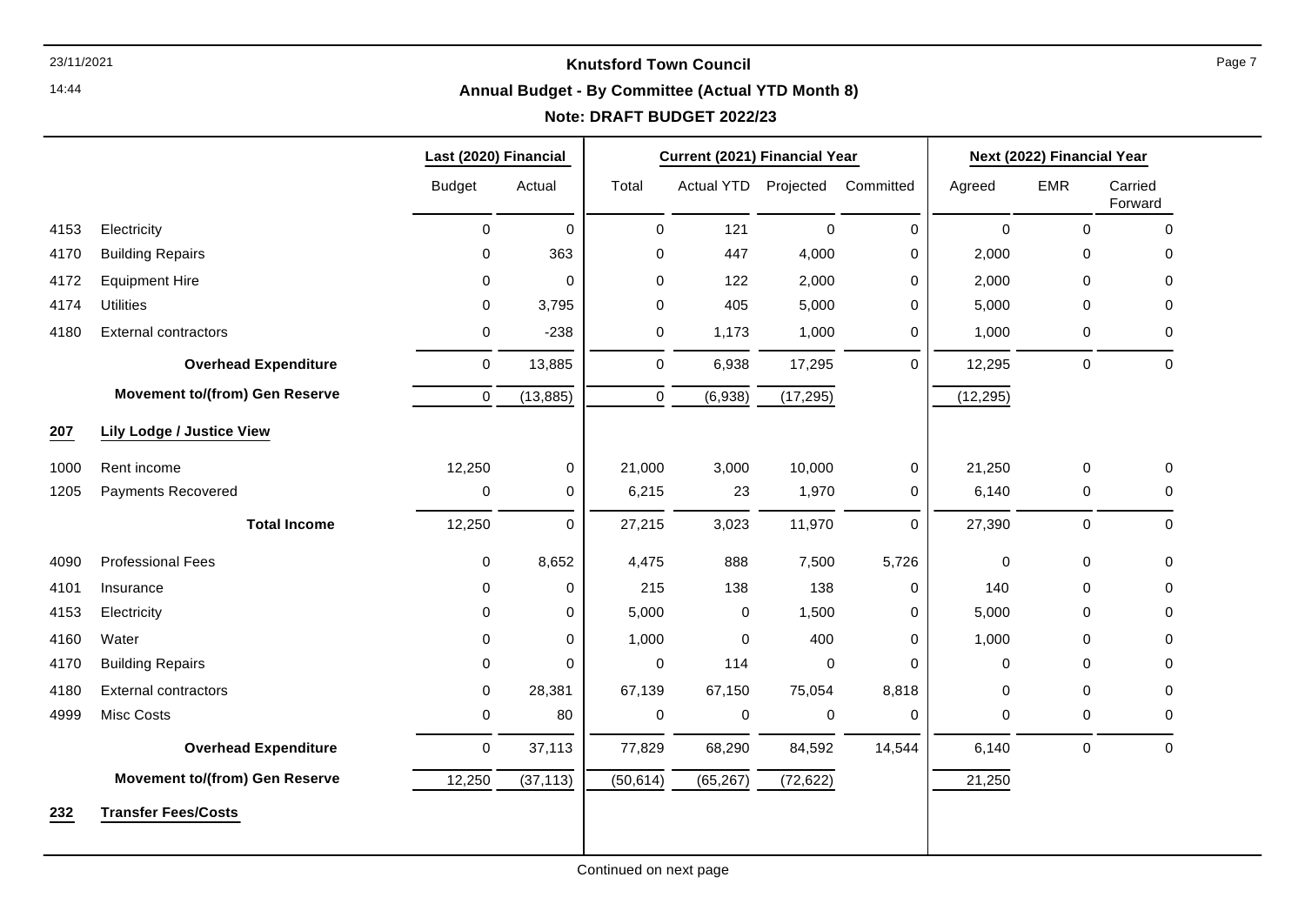# **Annual Budget - By Committee (Actual YTD Month 8)**

|      |                                       | Last (2020) Financial |             |             | Current (2021) Financial Year |             |           | Next (2022) Financial Year |             |                    |
|------|---------------------------------------|-----------------------|-------------|-------------|-------------------------------|-------------|-----------|----------------------------|-------------|--------------------|
|      |                                       | <b>Budget</b>         | Actual      | Total       | Actual YTD                    | Projected   | Committed | Agreed                     | <b>EMR</b>  | Carried<br>Forward |
| 4090 | <b>Professional Fees</b>              | $\mathbf 0$           | 1,579       | $\mathbf 0$ | $\pmb{0}$                     | 1,500       | $\Omega$  | $\mathbf 0$                | $\mathbf 0$ | $\mathbf 0$        |
|      | <b>Overhead Expenditure</b>           | 0                     | 1,579       | $\pmb{0}$   | 0                             | 1,500       | 0         | $\mathbf 0$                | 0           | $\mathsf 0$        |
|      | <b>Movement to/(from) Gen Reserve</b> | $\mathbf 0$           | (1, 579)    | $\mathbf 0$ | $\mathbf 0$                   | (1,500)     |           | $\pmb{0}$                  |             |                    |
| 250  | <b>Cemetery</b>                       |                       |             |             |                               |             |           |                            |             |                    |
| 1320 | Sales / Service Provision             | 0                     | $\mathbf 0$ | 0           | 1,583                         | 1,583       | 0         | $\mathbf 0$                | 0           | 0                  |
| 1400 | <b>Interment Fees</b>                 | 21,000                | 34,185      | 24,975      | 9,852                         | 26,200      | 0         | 26,000                     | 0           | 0                  |
| 1405 | <b>Exclusive Right to Burial Fees</b> | 12,600                | 24,325      | 13,160      | 12,440                        | 27,000      | 0         | 24,000                     | 0           | $\mathbf 0$        |
| 1410 | <b>Memorial Application Fees</b>      | $\Omega$              | 2,340       | 2,400       | 2,500                         | 2,400       | 0         | 2,400                      | 0           | 0                  |
| 1415 | <b>Other Cemetery Fees</b>            | $\mathbf{0}$          | 840         | 800         | 1,580                         | 1,800       | 0         | 800                        | $\mathbf 0$ | 0                  |
| 1420 | Memorials                             | 0                     | 610         | 0           | 4,200                         | 3,800       | 0         | 0                          | 0           | 0                  |
|      | <b>Total Income</b>                   | 33,600                | 62,300      | 41,335      | 32,155                        | 62,783      | $\Omega$  | 53,200                     | 0           | 0                  |
| 4090 | <b>Professional Fees</b>              | $\mathbf 0$           | $\pmb{0}$   | 200         | 120                           | 120         | 0         | 650                        | 0           | 0                  |
| 4121 | <b>Computer Software</b>              | 250                   | $-670$      | 0           | 0                             | $\mathbf 0$ | 0         | $\mathbf 0$                | 0           | 0                  |
| 4152 | <b>Business Rates</b>                 | 1,500                 | 1,618       | 1,600       | 1,597                         | 1,597       | 0         | 1,597                      | 0           | $\mathbf 0$        |
| 4166 | Janitorial / Consumables              | $\mathbf 0$           | $\mathbf 0$ | 0           | 95                            | 160         | 0         | 160                        | $\mathbf 0$ | $\mathbf 0$        |
| 4167 | Waste                                 | 750                   | 240         | 900         | 195                           | 360         | 0         | 360                        | 0           | $\mathbf 0$        |
| 4170 | <b>Building Repairs</b>               | 0                     | 1,220       | 0           | 16                            | 150         | 0         | 200                        | 0           | $\mathbf 0$        |
| 4171 | <b>Equipment Repairs</b>              | $\Omega$              | 314         | 200         | 111                           | 115         | 0         | 200                        | $\mathbf 0$ | 0                  |
| 4173 | <b>Equipment Purchase</b>             | 685                   | 459         | 250         | 667                           | 800         | 0         | 500                        | 0           | 0                  |
| 4177 | <b>Operation Costs</b>                | $\mathbf 0$           | 414         | 1,000       | $\overline{c}$                | 500         | 0         | 1,000                      | 0           | $\mathbf 0$        |
| 4180 | <b>External contractors</b>           | 5,000                 | 1,495       | 500         | $-320$                        | 250         | 320       | 1,000                      | 0           | 0                  |
| 4181 | Fuel                                  | 0                     | 287         | 350         | 355                           | 320         | 0         | 350                        | $\pmb{0}$   | $\pmb{0}$          |
|      |                                       |                       |             |             |                               |             |           |                            |             |                    |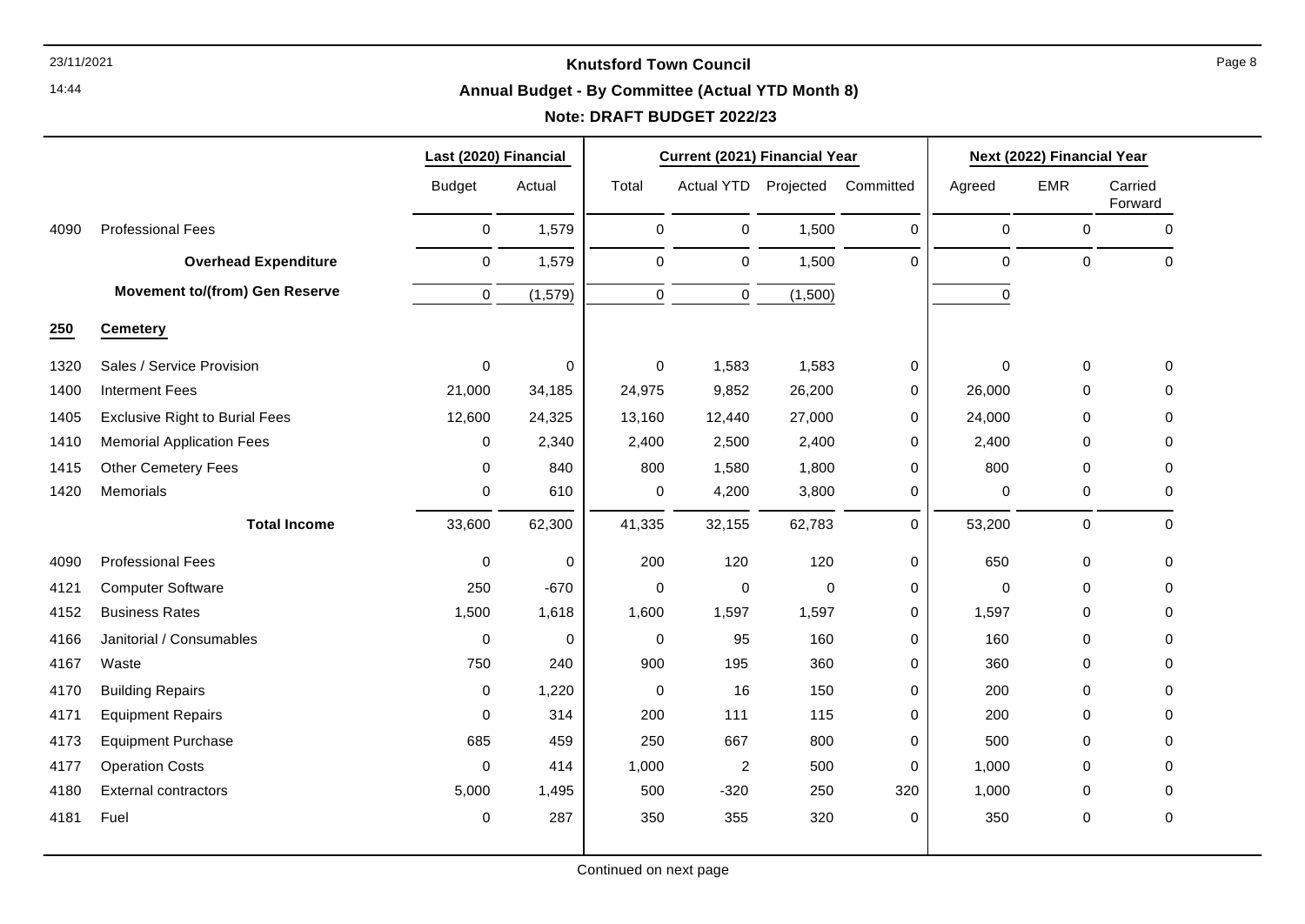14:44

# **Annual Budget - By Committee (Actual YTD Month 8)**

# **Note: DRAFT BUDGET 2022/23**

|      |                                       | Last (2020) Financial |             | Current (2021) Financial Year |             |           |             | Next (2022) Financial Year |             |                    |  |
|------|---------------------------------------|-----------------------|-------------|-------------------------------|-------------|-----------|-------------|----------------------------|-------------|--------------------|--|
|      |                                       | <b>Budget</b>         | Actual      | Total                         | Actual YTD  | Projected | Committed   | Agreed                     | <b>EMR</b>  | Carried<br>Forward |  |
| 4183 | Materials                             | $\mathbf 0$           | 633         | 500                           | 15          | 300       | $\pmb{0}$   | 500                        | $\mathbf 0$ | $\Omega$           |  |
| 4190 | Horticulture                          | 1,000                 | 924         | 1,000                         | 1,371       | 1,200     | 0           | 1,200                      | 0           | 0                  |  |
| 4440 | <b>Cemetery Improvements</b>          | 3,525                 | 1,310       | 3,088                         | 744         | 3,088     | $\mathbf 0$ | 2,500                      | 0           | 0                  |  |
| 4441 | <b>Memorial Works</b>                 | $\mathbf 0$           | $\mathbf 0$ | 0                             | 3,350       | 6,300     | 400         | 1,500                      | 0           | $\mathbf 0$        |  |
| 4460 | Gravedigging                          | $\mathbf 0$           | 13,000      | 8,400                         | 975         | 12,000    | 0           | 12,000                     | 0           | 0                  |  |
| 4999 | Misc Costs                            | 1,700                 | 0           | 0                             | $\pmb{0}$   | 1,220     | 0           | 0                          | 0           | 0                  |  |
|      | <b>Overhead Expenditure</b>           | 14,410                | 21,243      | 17,988                        | 9,292       | 28,480    | 720         | 23,717                     | 0           | $\mathbf 0$        |  |
|      | <b>Movement to/(from) Gen Reserve</b> | 19,190                | 41,057      | 23,347                        | 22,863      | 34,303    |             | 29,483                     |             |                    |  |
| 255  | <b>Cemetery Chapel</b>                |                       |             |                               |             |           |             |                            |             |                    |  |
| 1005 | Room Hire income                      | 1,660                 | 0           | 2,000                         | 0           | 800       | 0           | 4,000                      | 0           | 0                  |  |
| 1999 | Misc Income                           | $\pmb{0}$             | 619         | $\pmb{0}$                     | $\pmb{0}$   | 0         | $\pmb{0}$   | $\pmb{0}$                  | $\pmb{0}$   | 0                  |  |
|      | <b>Total Income</b>                   | 1,660                 | 619         | 2,000                         | $\mathbf 0$ | 800       | $\mathbf 0$ | 4,000                      | $\mathbf 0$ | $\mathbf 0$        |  |
| 4090 | <b>Professional Fees</b>              | $\mathbf 0$           | 6,326       | 500                           | 30          | 0         | 0           | $\mathbf 0$                | 0           | 0                  |  |
| 4101 | Insurance                             | 450                   | 374         | 450                           | 329         | 329       | $\pmb{0}$   | 330                        | 0           | 0                  |  |
| 4152 | <b>Business Rates</b>                 | 775                   | 661         | 660                           | 661         | 661       | $\mathbf 0$ | 660                        | 0           | 0                  |  |
| 4153 | Electricity                           | 350                   | 66          | 350                           | 292         | 475       | $\mathbf 0$ | 475                        | 0           | 0                  |  |
| 4160 | Water                                 | 350                   | $\pmb{0}$   | 350                           | $\pmb{0}$   | 350       | $\mathbf 0$ | 350                        | 0           | 0                  |  |
| 4166 | Janitorial / Consumables              | $\mathbf 0$           | 37          | 100                           | 35          | 100       | 0           | 100                        | 0           | 0                  |  |
| 4170 | <b>Building Repairs</b>               | 0                     | 0           | 0                             | 726         | 726       | $\mathbf 0$ | 0                          | 0           | 0                  |  |
| 4177 | <b>Operation Costs</b>                | $\mathbf 0$           | 0           | 250                           | 20          | 100       | $\pmb{0}$   | 250                        | 0           | $\Omega$           |  |
| 4180 | <b>External contractors</b>           | 0                     | 139,016     | $\mathbf 0$                   | 0           | 500       | $\mathbf 0$ | 500                        | $\mathbf 0$ | 0                  |  |
| 4185 | <b>Compliance Testing</b>             | 400                   | 0           | 250                           | 90          | 90        | $\mathbf 0$ | 350                        | 0           | $\pmb{0}$          |  |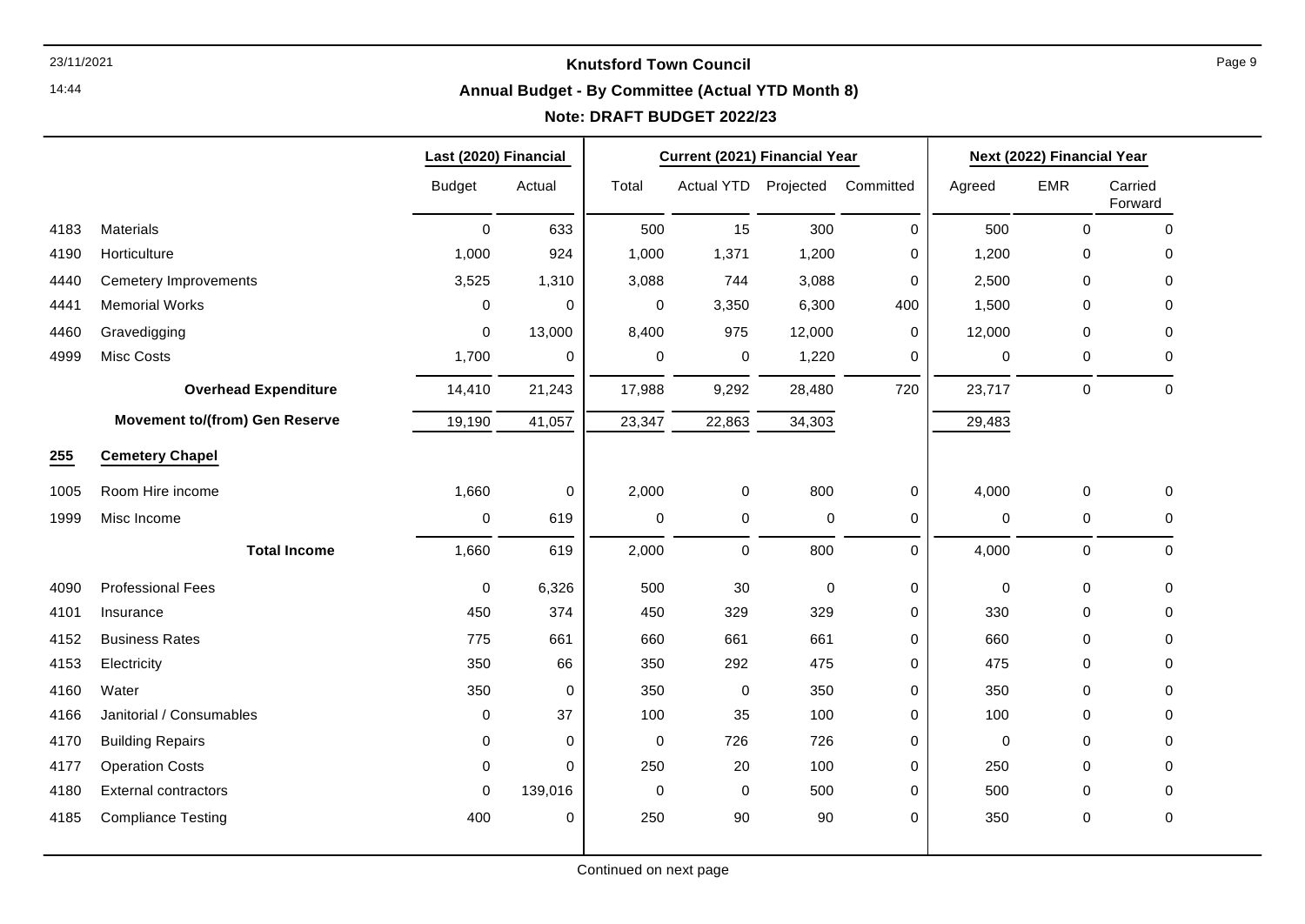14:44

# **Annual Budget - By Committee (Actual YTD Month 8)**

# **Note: DRAFT BUDGET 2022/23**

|      |                                       | Last (2020) Financial |             | Current (2021) Financial Year |            |             |              |           | Next (2022) Financial Year |                    |
|------|---------------------------------------|-----------------------|-------------|-------------------------------|------------|-------------|--------------|-----------|----------------------------|--------------------|
|      |                                       | <b>Budget</b>         | Actual      | Total                         | Actual YTD | Projected   | Committed    | Agreed    | <b>EMR</b>                 | Carried<br>Forward |
| 4205 | Misc Purchases                        | $\mathbf 0$           | 4,896       | 400                           | 1,038      | 1,038       | $\Omega$     | $\pmb{0}$ | $\mathbf 0$                | 0                  |
| 4300 | Marketing and Publicity               | 0                     | 0           | $\mathbf 0$                   | 0          | 500         | $\mathbf 0$  | 500       | $\Omega$                   | $\Omega$           |
| 4999 | <b>Misc Costs</b>                     | 250                   | 124         | $\mathbf 0$                   | 1,900      | 1,900       | $\mathbf 0$  | 0         | $\mathbf 0$                | 0                  |
|      | <b>Overhead Expenditure</b>           | 2,575                 | 151,500     | 3,310                         | 5,120      | 6,769       | $\Omega$     | 3,515     | $\pmb{0}$                  | $\Omega$           |
|      | <b>Movement to/(from) Gen Reserve</b> | (915)                 | (150, 881)  | (1, 310)                      | (5, 120)   | (5,969)     |              | 485       |                            |                    |
| 501  | <b>Public Toilets</b>                 |                       |             |                               |            |             |              |           |                            |                    |
| 1205 | <b>Payments Recovered</b>             | 350                   | 0           | 135                           | 525        | 1,135       | $\mathbf{0}$ | 1,000     | 0                          | 0                  |
|      | <b>Total Income</b>                   | 350                   | $\mathbf 0$ | 135                           | 525        | 1,135       | $\Omega$     | 1,000     | $\boldsymbol{0}$           | $\mathbf 0$        |
| 4101 | Insurance                             | 350                   | 224         | 135                           | 86         | 135         | $\mathbf 0$  | 135       | $\mathbf 0$                | $\mathbf 0$        |
| 4153 | Electricity                           | 0                     | 0           | 3,400                         | 1,269      | 3,400       | 0            | 3,400     | 0                          | 0                  |
| 4155 | <b>Contract Costs</b>                 | 43,500                | 44,203      | 31,855                        | 17,142     | 32,320      | 17,740       | 33,170    | $\Omega$                   | 0                  |
| 4160 | Water                                 | $\mathbf 0$           | 0           | 4,500                         | 1,832      | 4,500       | $\mathbf 0$  | 4,500     | $\Omega$                   | 0                  |
| 4167 | Waste                                 | $\Omega$              | 0           | 0                             | $-22$      | $\mathbf 0$ | $\Omega$     | 0         | $\Omega$                   | $\Omega$           |
| 4170 | <b>Building Repairs</b>               | $\pmb{0}$             | 0           | 0                             | 71         | $\pmb{0}$   | $\mathbf 0$  | 0         | $\mathbf 0$                | 0                  |
|      | <b>Overhead Expenditure</b>           | 43,850                | 44,427      | 39,890                        | 20,379     | 40,355      | 17,740       | 41,205    | $\mathbf 0$                | $\Omega$           |
|      | <b>Movement to/(from) Gen Reserve</b> | (43,500)              | (44, 427)   | (39, 755)                     | (19, 854)  | (39, 220)   |              | (40, 205) |                            |                    |
| 510  | <b>Markets</b>                        |                       |             |                               |            |             |              |           |                            |                    |
| 1030 | Market Hall income                    | 39,825                | 28,421      | 39,660                        | 24,454     | 37,000      | 0            | 40,650    | $\mathbf 0$                | $\mathbf 0$        |
| 1031 | <b>Outdoor Market Income</b>          | 720                   | 540         | 720                           | 480        | 720         | $\mathbf 0$  | 720       | $\Omega$                   | $\Omega$           |
| 1310 | <b>Grants Received</b>                | $\mathbf 0$           | 10,000      | 0                             | 0          | 0           | $\mathbf 0$  | 0         | $\mathbf 0$                | 0                  |
| 1320 | Sales / Service Provision             | 100                   | 0           | $\mathbf 0$                   | 0          | $\mathbf 0$ | $\mathbf 0$  | 0         | $\mathbf 0$                | 0                  |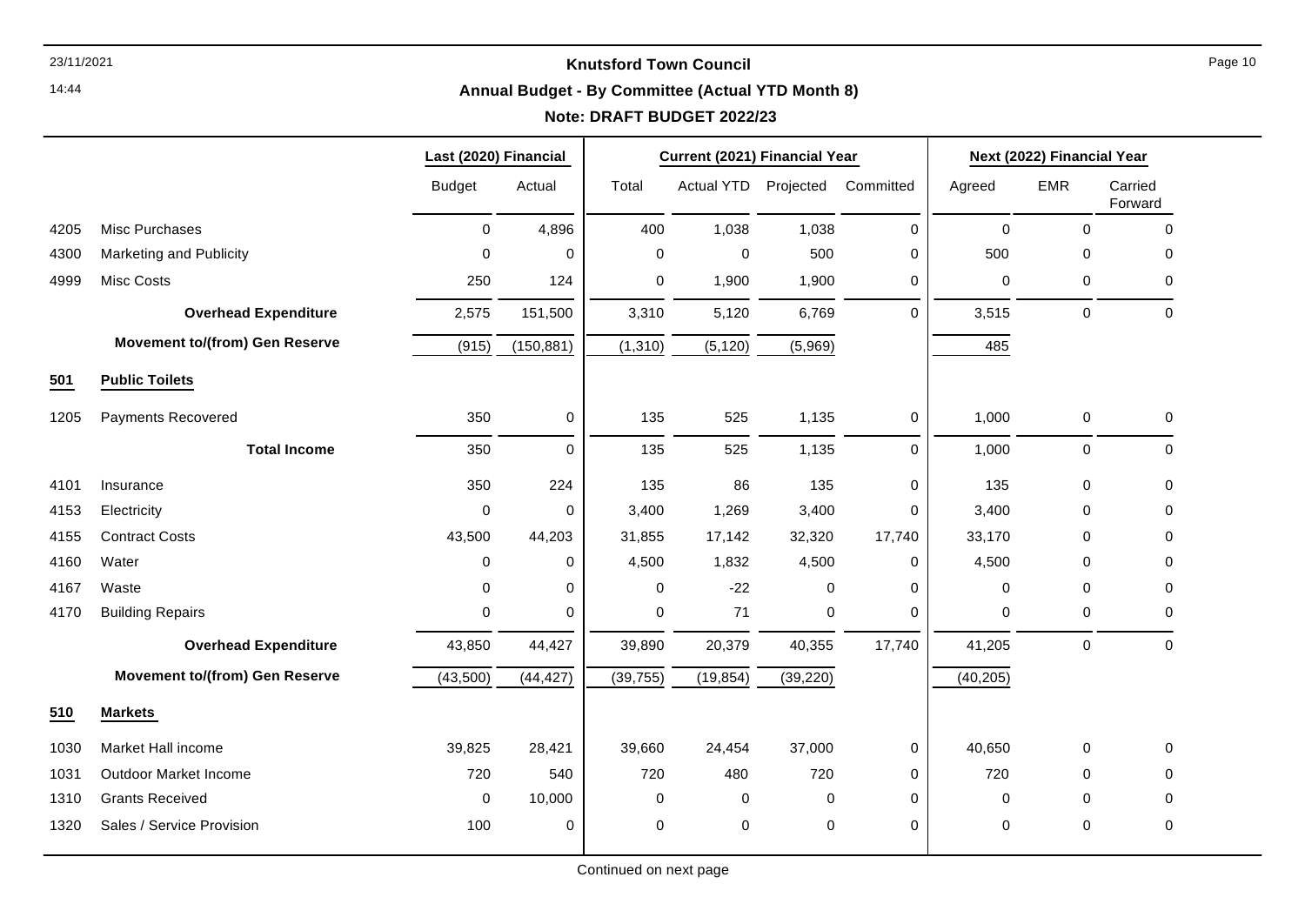#### **Annual Budget - By Committee (Actual YTD Month 8)**

# **Note: DRAFT BUDGET 2022/23**

|      |                                       | Last (2020) Financial |             |             | Current (2021) Financial Year |             |             |             | Next (2022) Financial Year |                    |  |
|------|---------------------------------------|-----------------------|-------------|-------------|-------------------------------|-------------|-------------|-------------|----------------------------|--------------------|--|
|      |                                       | <b>Budget</b>         | Actual      | Total       | Actual YTD                    | Projected   | Committed   | Agreed      | <b>EMR</b>                 | Carried<br>Forward |  |
|      | <b>Total Income</b>                   | 40,645                | 38,961      | 40,380      | 24,934                        | 37,720      | 0           | 41,370      | $\mathbf 0$                | $\mathbf 0$        |  |
| 4952 | <b>Transfer to Reserves</b>           | 8,870                 | 0           | 9,277       | 0                             | 5,940       | 0           | 7,776       | 0                          | 0                  |  |
|      | <b>Direct Expenditure</b>             | 8,870                 | $\mathbf 0$ | 9,277       | $\mathbf 0$                   | 5,940       | $\mathbf 0$ | 7,776       | $\mathbf 0$                | 0                  |  |
| 4090 | <b>Professional Fees</b>              | 500                   | $\pmb{0}$   | $\pmb{0}$   | 784                           | $\mathbf 0$ | 0           | $\mathbf 0$ | 0                          | 0                  |  |
| 4101 | Insurance                             | 675                   | 657         | 670         | 524                           | 525         | 0           | 525         | 0                          | $\mathbf 0$        |  |
| 4102 | Subscriptions                         | 360                   | 358         | 358         | 369                           | 369         | 0           | 380         | 0                          | 0                  |  |
| 4132 | Broadband                             | 540                   | 495         | 540         | 360                           | 540         | 0           | 540         | 0                          | $\mathbf 0$        |  |
| 4152 | <b>Business Rates</b>                 | 500                   | 499         | 510         | 499                           | 499         | 0           | 499         | 0                          | 0                  |  |
| 4153 | Electricity                           | 8,750                 | 8,716       | 8,175       | 2,874                         | 7,000       | 0           | 7,500       | 0                          | $\mathbf 0$        |  |
| 4160 | Water                                 | 1,050                 | 992         | 1,050       | 726                           | 1,000       | 0           | 1,000       | 0                          | 0                  |  |
| 4165 | <b>Cleaning Contracts</b>             | 500                   | 3,777       | 500         | 680                           | 750         | 0           | 500         | 0                          | 0                  |  |
| 4166 | Janitorial / Consumables              | 300                   | 350         | 150         | 222                           | 350         | 0           | 300         | 0                          | $\mathbf 0$        |  |
| 4167 | Waste                                 | 3,700                 | 4,093       | 4,300       | 3,252                         | 4,465       | 0           | 4,500       | 0                          | $\mathbf 0$        |  |
| 4170 | <b>Building Repairs</b>               | 2,000                 | 2,889       | 2,000       | 3,606                         | 4,210       | 0           | 2,000       | 0                          | 0                  |  |
| 4177 | <b>Operation Costs</b>                | 2,000                 | 1,993       | 2,000       | 985                           | 1,150       | 0           | 2,000       | 0                          | $\mathbf 0$        |  |
| 4180 | <b>External contractors</b>           | $\mathbf 0$           | $\mathbf 0$ | $\mathbf 0$ | 850                           | 0           | 850         | 0           | 0                          | $\mathbf 0$        |  |
| 4185 | <b>Compliance Testing</b>             | 800                   | 1,144       | 350         | 422                           | 422         | 0           | 350         | 0                          | 0                  |  |
| 4205 | Misc Purchases                        | 100                   | 0           | $\mathbf 0$ | $\mathbf 0$                   | 0           | 0           | 0           | 0                          | $\mathbf 0$        |  |
| 4300 | Marketing and Publicity               | 2,500                 | 2,593       | 2,500       | 1,645                         | 2,500       | 8           | 3,500       | 0                          | $\Omega$           |  |
|      | <b>Overhead Expenditure</b>           | 24,275                | 28,556      | 23,103      | 17,797                        | 23,780      | 858         | 23,594      | $\pmb{0}$                  | $\mathbf 0$        |  |
|      | <b>Movement to/(from) Gen Reserve</b> | 7,500                 | 10,406      | 8,000       | 7,136                         | 8,000       |             | 10,000      |                            |                    |  |
| 530  | <b>Allotments</b>                     |                       |             |             |                               |             |             |             |                            |                    |  |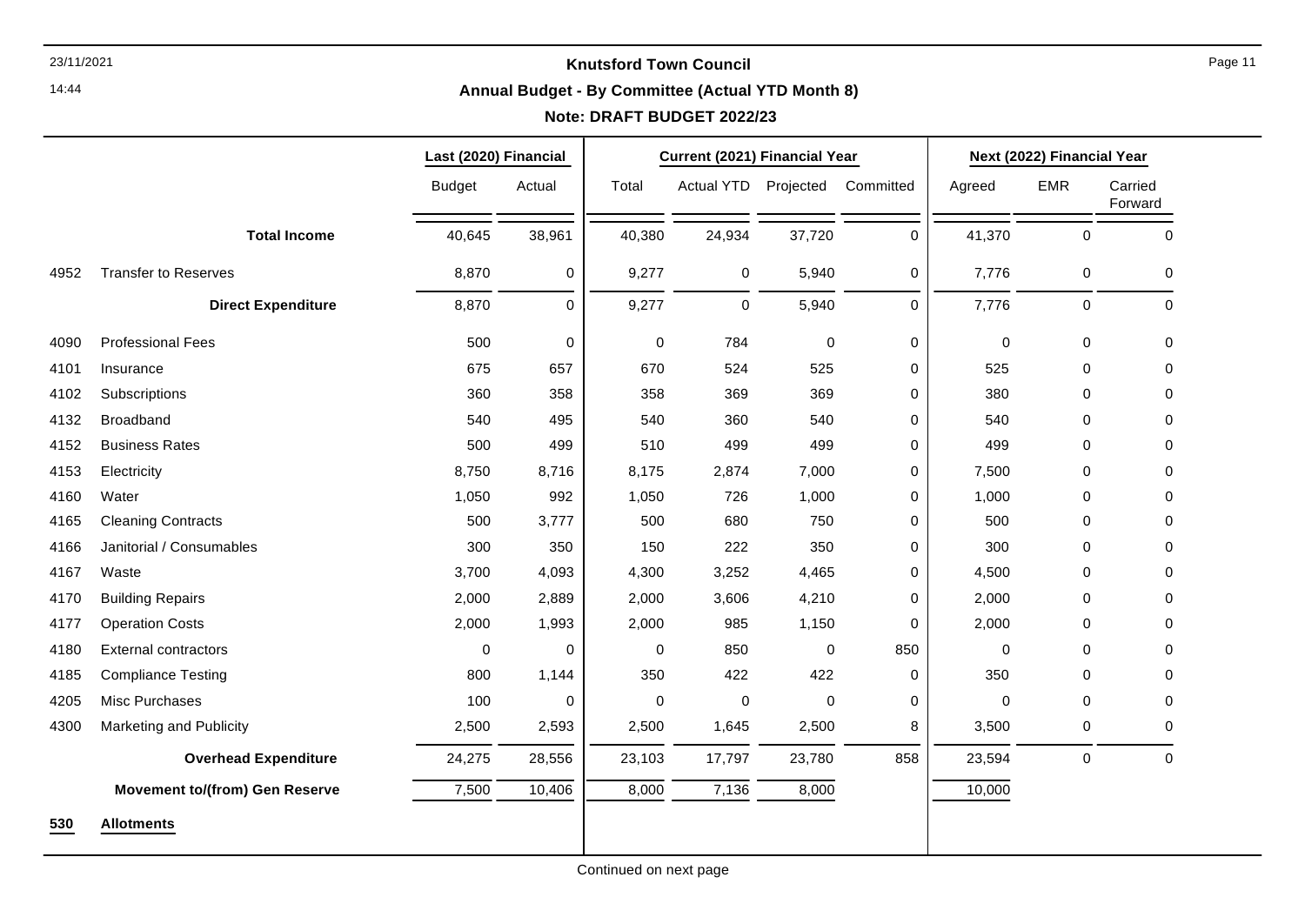14:44

# **Annual Budget - By Committee (Actual YTD Month 8)**

|      |                                       | Last (2020) Financial |             |         | Current (2021) Financial Year |             |             |             | Next (2022) Financial Year |                    |
|------|---------------------------------------|-----------------------|-------------|---------|-------------------------------|-------------|-------------|-------------|----------------------------|--------------------|
|      |                                       | <b>Budget</b>         | Actual      | Total   | Actual YTD Projected          |             | Committed   | Agreed      | <b>EMR</b>                 | Carried<br>Forward |
| 1020 | Allotment income                      | 1,210                 | 1,226       | 1,256   | 1,226                         | 1,226       | $\mathbf 0$ | 1,268       | $\mathbf 0$                | $\mathbf 0$        |
| 1999 | Misc Income                           | 0                     | 260         | 0       | 0                             | 0           | 0           | $\mathbf 0$ | 0                          | 0                  |
|      | <b>Total Income</b>                   | 1,210                 | 1,486       | 1,256   | 1,226                         | 1,226       | $\mathbf 0$ | 1,268       | 0                          | $\mathbf 0$        |
| 4090 | <b>Professional Fees</b>              | $\mathbf 0$           | $\mathbf 0$ | 0       | $\mathbf 0$                   | $\mathbf 0$ | $\mathbf 0$ | 180         | 0                          | $\mathbf 0$        |
| 4160 | Water                                 | 150                   | 295         | 200     | 155                           | 200         | $\mathbf 0$ | 200         | 0                          | $\mathbf 0$        |
| 4177 | <b>Operation Costs</b>                | $\mathbf 0$           | 53          | 1,056   | 116                           | 250         | 0           | 888         | 0                          | $\mathbf 0$        |
| 4180 | <b>External contractors</b>           | 0                     | 808         | 0       | 0                             | $\mathbf 0$ | 0           | $\mathbf 0$ | 0                          | $\mathbf 0$        |
| 4183 | <b>Materials</b>                      | $\mathbf 0$           | $\mathbf 0$ | 1,590   | 2,063                         | 2,063       | $\mathbf 0$ | $\mathbf 0$ | 0                          | $\mathbf 0$        |
| 4999 | Misc Costs                            | 1,060                 | $\mathbf 0$ | 0       | 0                             | $\mathbf 0$ | 0           | 0           | 0                          | 0                  |
|      | <b>Overhead Expenditure</b>           | 1,210                 | 1,155       | 2,846   | 2,334                         | 2,513       | $\Omega$    | 1,268       | 0                          | $\mathbf 0$        |
|      | <b>Movement to/(from) Gen Reserve</b> | $\mathbf 0$           | 330         | (1,590) | (1, 108)                      | (1, 287)    |             | 0           |                            |                    |
| 545  | <b>Town Ranger</b>                    |                       |             |         |                               |             |             |             |                            |                    |
| 4101 | Insurance                             | 515                   | 490         | 500     | 421                           | 421         | 0           | 425         | 0                          | $\mathbf 0$        |
| 4171 | <b>Equipment Repairs</b>              | 50                    | $\mathbf 0$ | 50      | $\mathbf 0$                   | $\mathbf 0$ | $\mathbf 0$ | 50          | 0                          | $\mathbf 0$        |
| 4173 | <b>Equipment Purchase</b>             | 600                   | 534         | 600     | 468                           | 530         | $\mathbf 0$ | 300         | 0                          | 0                  |
| 4181 | Fuel                                  | 800                   | 954         | 800     | 854                           | 900         | 0           | 900         | 0                          | $\mathbf 0$        |
| 4182 | <b>Vehicle Costs</b>                  | 750                   | 980         | 800     | 479                           | 479         | 0           | 800         | 0                          | $\mathbf 0$        |
| 4183 | <b>Materials</b>                      | 1,000                 | 596         | 1,000   | 444                           | 600         | 0           | 800         | 0                          | 0                  |
|      | <b>Overhead Expenditure</b>           | 3,715                 | 3,553       | 3,750   | 2,667                         | 2,930       | $\mathbf 0$ | 3,275       | 0                          | $\pmb{0}$          |
|      | <b>Movement to/(from) Gen Reserve</b> | (3,715)               | (3, 553)    | (3,750) | (2,667)                       | (2,930)     |             | (3,275)     |                            |                    |
| 550  | <b>Grounds &amp; Open Spaces</b>      |                       |             |         |                               |             |             |             |                            |                    |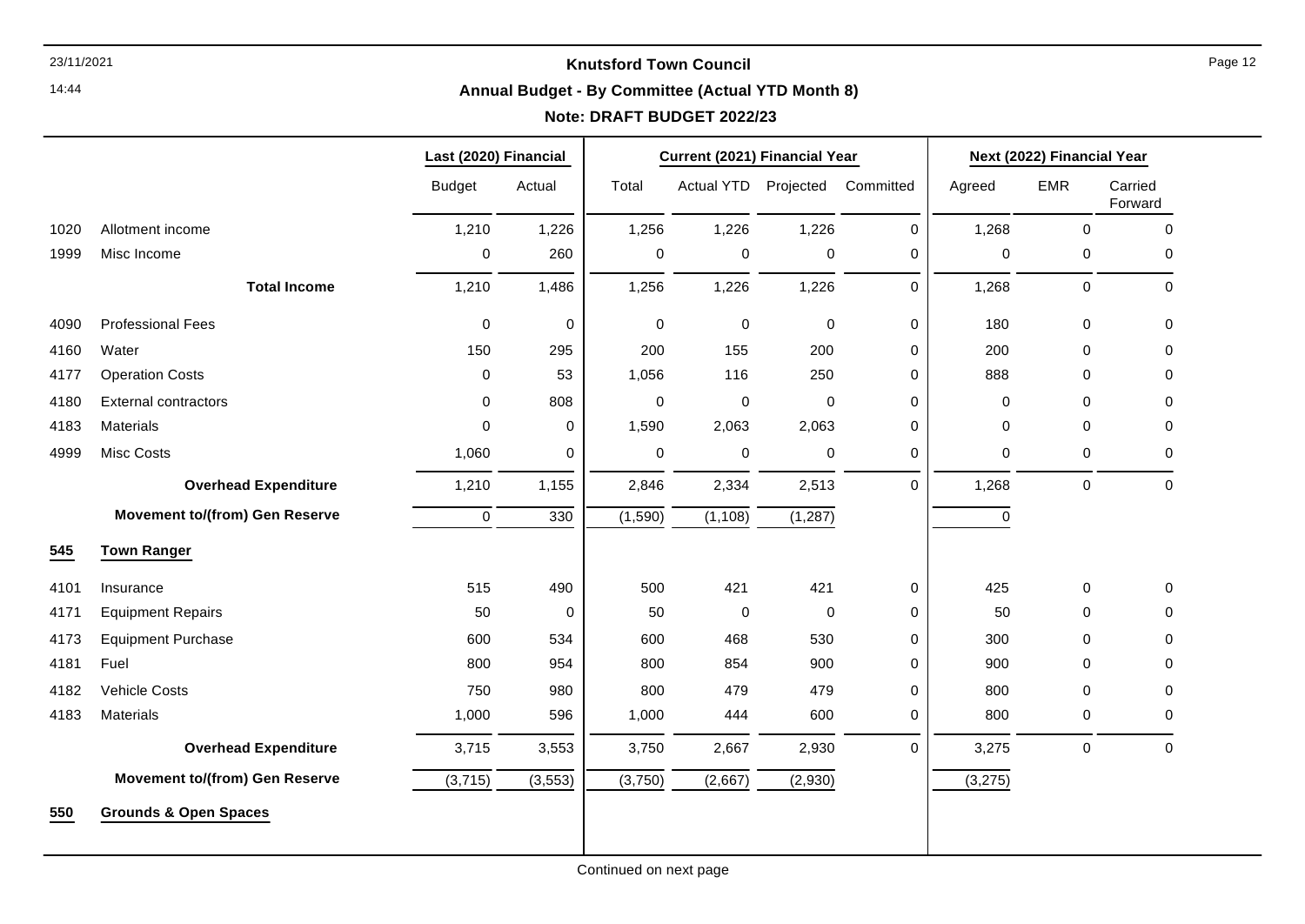14:44

#### **Annual Budget - By Committee (Actual YTD Month 8)**

# **Note: DRAFT BUDGET 2022/23**

|      |                                       | Last (2020) Financial |             |             | Current (2021) Financial Year |             |             |             | Next (2022) Financial Year |                    |
|------|---------------------------------------|-----------------------|-------------|-------------|-------------------------------|-------------|-------------|-------------|----------------------------|--------------------|
|      |                                       | <b>Budget</b>         | Actual      | Total       | Actual YTD Projected          |             | Committed   | Agreed      | <b>EMR</b>                 | Carried<br>Forward |
| 1100 | <b>River Lily Repayments</b>          | 2,520                 | 2,520       | 2,520       | 2,520                         | 2,520       | 0           | 2,520       | $\mathbf 0$                | $\mathbf 0$        |
| 1310 | <b>Grants Received</b>                | 0                     | $\mathbf 0$ | $\mathbf 0$ | 1,000                         | 1,000       | 0           | 0           | 0                          | 0                  |
|      | <b>Total Income</b>                   | 2,520                 | 2,520       | 2,520       | 3,520                         | 3,520       | 0           | 2,520       | $\mathbf 0$                | $\pmb{0}$          |
| 4090 | <b>Professional Fees</b>              | 250                   | 440         | 500         | 120                           | 120         | $\mathbf 0$ | 900         | 0                          | $\mathbf 0$        |
| 4177 | <b>Operation Costs</b>                | $\Omega$              | 0           | 750         | $\pmb{0}$                     | 750         | 0           | 750         | 0                          | 0                  |
| 4180 | <b>External contractors</b>           | $\mathbf 0$           | $\mathbf 0$ | 750         | $\pmb{0}$                     | 750         | 0           | 1,500       | 0                          | 0                  |
| 4430 | <b>Wallwood Tree Works</b>            | 500                   | 200         | 0           | 0                             | $\Omega$    | 0           | 0           | 0                          | 0                  |
| 4431 | Wallwood Maintenance                  | 250                   | 198         | 0           | $-198$                        | $\Omega$    | 0           | 0           | 0                          | 0                  |
| 4435 | <b>Higher Town Green</b>              | 250                   | $-80$       | 0           | 0                             | $\mathbf 0$ | $\mathbf 0$ | 0           | 0                          | 0                  |
| 4445 | <b>River Lily Maintenance</b>         | 2,520                 | 2,520       | 2,520       | $\mathbf 0$                   | 2,520       | 2,520       | 2,520       | 0                          | 0                  |
| 4455 | <b>Chelford Road Obelisk</b>          | 3,610                 | 240         | 3,750       | 4,843                         | 4,843       | 0           | 0           | 0                          | $\mathbf 0$        |
|      | <b>Overhead Expenditure</b>           | 7,380                 | 3,518       | 8,270       | 4,765                         | 8,983       | 2,520       | 5,670       | 0                          | $\mathbf 0$        |
|      | <b>Movement to/(from) Gen Reserve</b> | (4,860)               | (998)       | (5,750)     | (1, 244)                      | (5, 463)    |             | (3, 150)    |                            |                    |
| 560  | <b>General Operations</b>             |                       |             |             |                               |             |             |             |                            |                    |
| 1205 | <b>Payments Recovered</b>             | 0                     | 39          | $\mathbf 0$ | $\mathbf 0$                   | $\mathbf 0$ | 0           | $\mathbf 0$ | 0                          | 0                  |
| 1950 | <b>Website Hosting</b>                | 50                    | 75          | 102         | 0                             | 102         | 0           | 102         | 0                          | 0                  |
| 1999 | Misc Income                           | 0                     | 6           | 0           | 32                            | 32          | 0           | $\mathbf 0$ | 0                          | 0                  |
|      | <b>Total Income</b>                   | 50                    | 120         | 102         | 32                            | 134         | 0           | 102         | 0                          | $\mathbf 0$        |
| 4060 | Refreshments/catering                 | 300                   | 132         | 400         | 155                           | 200         | 0           | 400         | 0                          | 0                  |
| 4110 | Postage                               | 1,600                 | 1,238       | 1,200       | 965                           | 1,200       | 0           | 1,200       | 0                          | 0                  |
| 4111 | Stationery                            | 600                   | 426         | 600         | 234                           | 450         | 0           | 600         | 0                          | 0                  |
| 4112 | Print                                 | 200                   | 39          | 200         | 130                           | 200         | 0           | 200         | $\mathbf 0$                | 0                  |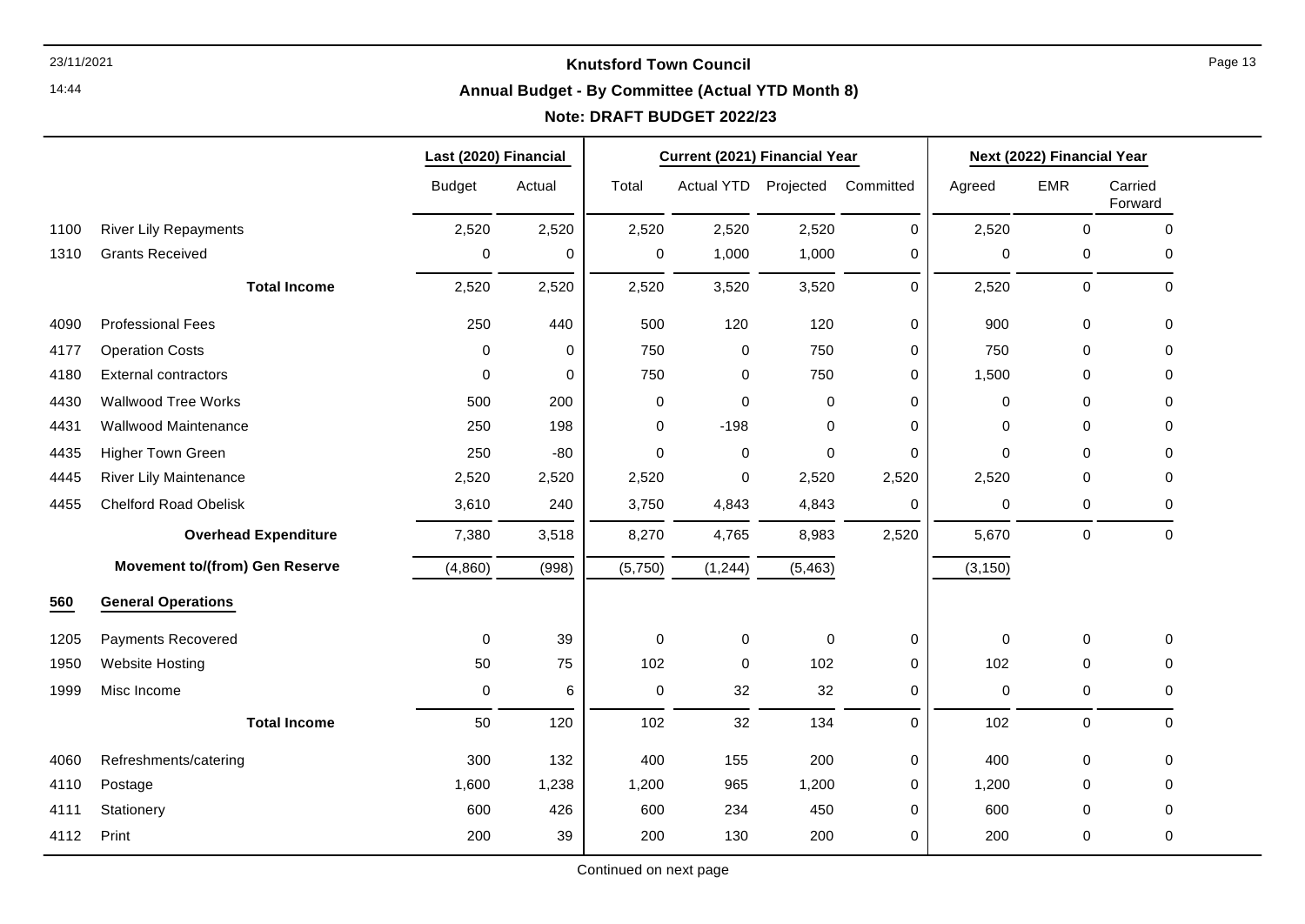14:44

# **Annual Budget - By Committee (Actual YTD Month 8)**

# **Note: DRAFT BUDGET 2022/23**

|      |                                         | Last (2020) Financial |             |             | Current (2021) Financial Year |                                |             |           | Next (2022) Financial Year |                     |
|------|-----------------------------------------|-----------------------|-------------|-------------|-------------------------------|--------------------------------|-------------|-----------|----------------------------|---------------------|
|      |                                         | <b>Budget</b>         | Actual      | Total       |                               | Actual YTD Projected Committed |             | Agreed    | <b>EMR</b>                 | Carried<br>Forward  |
| 4120 | <b>Computer Equipment</b>               | 500                   | 733         | 1,500       | 622                           | 1,000                          | 0           | 500       | $\mathbf 0$                | 0                   |
| 4121 | <b>Computer Software</b>                | 1,765                 | 2,907       | 2,385       | 1,504                         | 2,635                          | 114         | 2,635     | 0                          | 0                   |
| 4125 | <b>Website Costs</b>                    | $\pmb{0}$             | 0           | 400         | 555                           | 600                            | 0           | 600       | 0                          | $\mathbf 0$         |
| 4128 | Photocopier Usage                       | 1,500                 | 1,179       | 1,200       | 1,195                         | 1,300                          | 0           | 1,300     | 0                          | $\mathbf 0$         |
| 4130 | Telephone Line Rental                   | 155                   | 296         | 155         | 76                            | 155                            | 0           | 84        | 0                          | $\mathbf 0$         |
| 4131 | <b>Telephone Call Costs</b>             | 120                   | 115         | 120         | 54                            | 110                            | 0           | $\pmb{0}$ | 0                          | $\mathbf 0$         |
| 4132 | Broadband                               | 385                   | 384         | 385         | 203                           | 400                            | 0           | 564       | 0                          | 0                   |
| 4133 | Mobile Phone Costs                      | 535                   | 841         | 685         | 382                           | 688                            | 0           | 720       | 0                          | $\mathbf 0$         |
| 4151 | Venue Hire Costs                        | 600                   | 150         | 400         | 105                           | 200                            | 0           | 400       | 0                          | $\mathbf 0$         |
| 4166 | Janitorial / Consumables                | 0                     | $\mathbf 0$ | 200         | 106                           | 200                            | 0           | 200       | 0                          | 0                   |
| 4205 | Misc Purchases                          | 1,000                 | 609         | 1,000       | 413                           | 750                            | $\pmb{0}$   | 1,000     | 0                          | $\mathsf{O}\xspace$ |
| 4999 | Misc Costs                              | $\pmb{0}$             | 36          | $\mathbf 0$ | 24                            | 24                             | 0           | $\pmb{0}$ | 0                          | $\mathbf 0$         |
|      | <b>Overhead Expenditure</b>             | 9,260                 | 9,084       | 10,830      | 6,723                         | 10,112                         | 114         | 10,403    | $\mathbf 0$                | $\pmb{0}$           |
|      | <b>Movement to/(from) Gen Reserve</b>   | (9,210)               | (8,964)     | (10, 728)   | (6,691)                       | (9,978)                        |             | (10, 301) |                            |                     |
|      | <b>Assets &amp; Operations - Income</b> | 92,285                | 106,006     | 114,943     | 65,415                        | 119,288                        | $\mathbf 0$ | 130,850   | 0                          | $\mathsf{O}\xspace$ |
|      | <b>Expenditure</b>                      | 150,915               | 331,222     | 226,103     | 153,576                       | 243,288                        | 36,611      | 164,043   | $\mathbf 0$                | $\mathsf{O}\xspace$ |
|      | <b>Movement to/(from) Gen Reserve</b>   | (58, 630)             | (225, 217)  | (111, 160)  | (88, 162)                     | (124,000)                      |             | (33, 193) |                            |                     |
|      |                                         |                       |             |             |                               |                                |             |           |                            |                     |
|      |                                         |                       |             |             |                               |                                |             |           |                            |                     |
|      |                                         |                       |             |             |                               |                                |             |           |                            |                     |
|      |                                         |                       |             |             |                               |                                |             |           |                            |                     |
|      |                                         |                       |             |             |                               |                                |             |           |                            |                     |
|      |                                         |                       |             |             |                               |                                |             |           |                            |                     |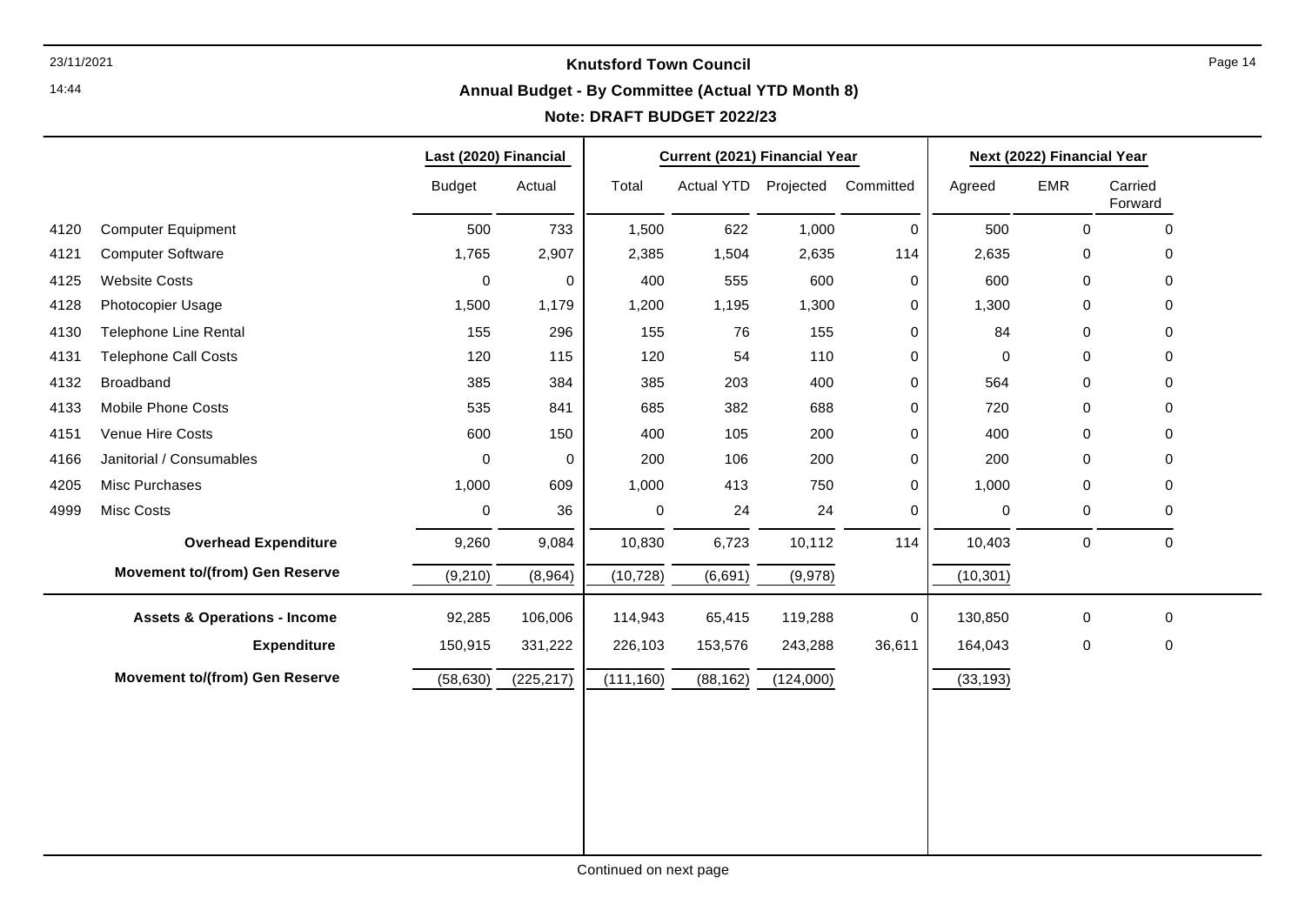14:44

# **Annual Budget - By Committee (Actual YTD Month 8)**

# **Note: DRAFT BUDGET 2022/23**

|      |                                           | Last (2020) Financial |             |             | Current (2021) Financial Year |             |             |             | Next (2022) Financial Year |                    |
|------|-------------------------------------------|-----------------------|-------------|-------------|-------------------------------|-------------|-------------|-------------|----------------------------|--------------------|
|      |                                           | <b>Budget</b>         | Actual      | Total       | Actual YTD Projected          |             | Committed   | Agreed      | EMR                        | Carried<br>Forward |
|      | <b>Environment &amp; General Purposes</b> |                       |             |             |                               |             |             |             |                            |                    |
| 301  | <b>Floriculture</b>                       |                       |             |             |                               |             |             |             |                            |                    |
| 1300 | Sponsorship income                        | 1,000                 | 0           | 1,000       | $\mathbf 0$                   | 1,000       | 0           | 1,000       | 0                          | 0                  |
|      | <b>Total Income</b>                       | 1,000                 | $\pmb{0}$   | 1,000       | 0                             | 1,000       | $\mathbf 0$ | 1,000       | $\mathbf 0$                | $\pmb{0}$          |
| 4190 | Horticulture                              | 3,500                 | 2,073       | 4,000       | 1,660                         | 2,870       | 900         | 3,500       | 0                          | $\mathbf 0$        |
| 4195 | <b>Watering Costs</b>                     | 5,000                 | 3,692       | 5,000       | 0                             | 3,722       | 0           | 5,000       | $\mathbf 0$                | 0                  |
| 4200 | <b>Street Furniture</b>                   | 2,000                 | 0           | 1,500       | 550                           | 1,500       | $\mathbf 0$ | 1,500       | $\mathbf 0$                | 0                  |
| 4999 | Misc Costs                                | 300                   | 130         | 450         | 150                           | 150         | 0           | 800         | 0                          | 0                  |
|      | <b>Overhead Expenditure</b>               | 10,800                | 5,894       | 10,950      | 2,360                         | 8,242       | 900         | 10,800      | $\mathbf 0$                | 0                  |
|      | <b>Movement to/(from) Gen Reserve</b>     | (9,800)               | (5,894)     | (9,950)     | (2,360)                       | (7, 242)    |             | (9,800)     |                            |                    |
| 330  | <b>Environment Projects</b>               |                       |             |             |                               |             |             |             |                            |                    |
| 1300 | Sponsorship income                        | 3,000                 | 0           | 3,000       | $\pmb{0}$                     | 3,000       | 0           | 3,000       | 0                          | 0                  |
| 1305 | <b>Donations Received</b>                 | 0                     | $\mathbf 0$ | $\mathbf 0$ | 119                           | $\mathbf 0$ | 0           | $\mathbf 0$ | $\mathbf 0$                | 0                  |
| 1310 | <b>Grants Received</b>                    | 0                     | 0           | $\mathbf 0$ | 0                             | 1,500       | 0           | $\mathbf 0$ | 0                          | 0                  |
|      | <b>Total Income</b>                       | 3,000                 | $\mathbf 0$ | 3,000       | 119                           | 4,500       | $\mathbf 0$ | 3,000       | $\pmb{0}$                  | 0                  |
| 4090 | <b>Professional Fees</b>                  | 50                    | 0           | 0           | 0                             | $\pmb{0}$   | 0           | 0           | $\mathbf 0$                | 0                  |
| 4180 | <b>External contractors</b>               | 5,715                 | 0           | 5,815       | 0                             | 5,815       | 1,313       | 3,500       | $\Omega$                   | 0                  |
| 4200 | <b>Street Furniture</b>                   | 2,500                 | 938         | 2,500       | 253                           | 2,500       | 0           | 2,500       | $\mathbf 0$                | 0                  |
| 4205 | Misc Purchases                            | 150                   | 164         | 150         | $\mathbf{1}$                  | 50          | $\mathbf 0$ | 150         | $\Omega$                   | 0                  |
| 4215 | Archiving                                 | 150                   | 0           | 150         | 77                            | 150         | 0           | 150         | 0                          | 0                  |
| 4230 | Highways                                  | 500                   | 220         | 1,942       | 1,010                         | 1,900       | 0           | 1,000       | 0                          | $\pmb{0}$          |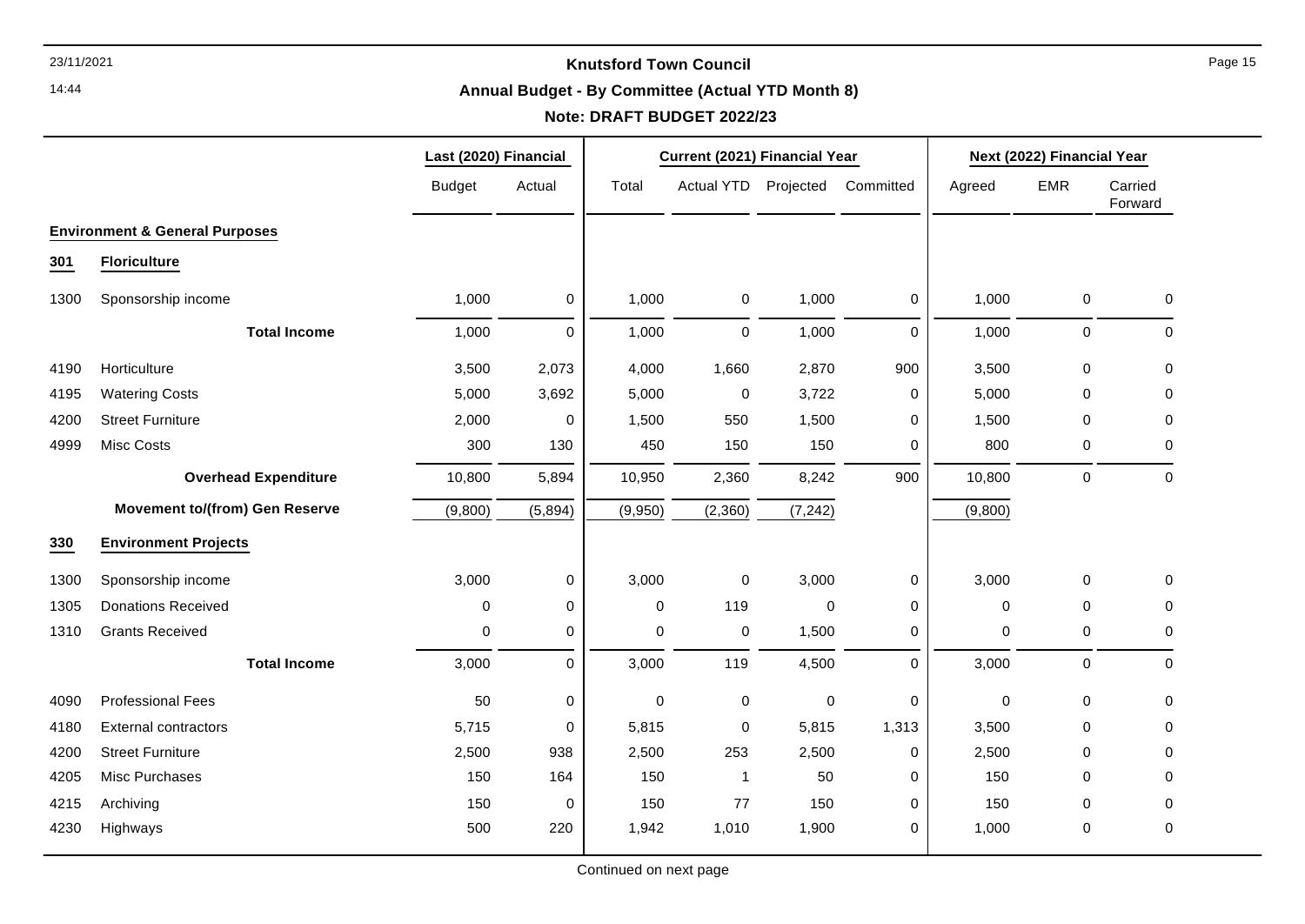14:44

#### **Annual Budget - By Committee (Actual YTD Month 8)**

# **Note: DRAFT BUDGET 2022/23**

|      |                                       | Last (2020) Financial |             |             | Current (2021) Financial Year |             |             |             | Next (2022) Financial Year |                    |
|------|---------------------------------------|-----------------------|-------------|-------------|-------------------------------|-------------|-------------|-------------|----------------------------|--------------------|
|      |                                       | <b>Budget</b>         | Actual      | Total       | Actual YTD Projected          |             | Committed   | Agreed      | <b>EMR</b>                 | Carried<br>Forward |
| 4450 | Open Spaces / Nature Projects         | 9,600                 | 4,571       | 9,665       | 4,114                         | 9,665       | $\pmb{0}$   | 9,500       | $\pmb{0}$                  | $\mathbf 0$        |
| 4610 | Tour of Britain Legacy                | 4,000                 | $\mathbf 0$ | 4,995       | 0                             | 4,995       | 0           | 4,000       | $\pmb{0}$                  | $\Omega$           |
|      | <b>Overhead Expenditure</b>           | 22,665                | 5,894       | 25,217      | 5,454                         | 25,075      | 1,313       | 20,800      | 0                          | $\mathbf 0$        |
|      | <b>Movement to/(from) Gen Reserve</b> | (19,665)              | (5,894)     | (22, 217)   | (5, 335)                      | (20, 575)   |             | (17, 800)   |                            |                    |
| 340  | <b>Communications</b>                 |                       |             |             |                               |             |             |             |                            |                    |
| 4112 | Print                                 | 600                   | $\mathbf 0$ | 600         | 600                           | 600         | $\pmb{0}$   | 700         | $\pmb{0}$                  | $\mathbf 0$        |
| 4300 | Marketing and Publicity               | 150                   | $\mathbf 0$ | 150         | $\pmb{0}$                     | 150         | 0           | 150         | $\pmb{0}$                  | 0                  |
|      | <b>Overhead Expenditure</b>           | 750                   | $\mathbf 0$ | 750         | 600                           | 750         | $\mathbf 0$ | 850         | $\pmb{0}$                  | $\pmb{0}$          |
|      | <b>Movement to/(from) Gen Reserve</b> | (750)                 | $\Omega$    | (750)       | (600)                         | (750)       |             | (850)       |                            |                    |
| 342  | <b>Town Guide</b>                     |                       |             |             |                               |             |             |             |                            |                    |
| 1315 | Advertising Income                    | 0                     | $\mathbf 0$ | $\pmb{0}$   | $\mathsf{O}\xspace$           | $\mathbf 0$ | 0           | 7,580       | $\pmb{0}$                  | $\pmb{0}$          |
|      | <b>Total Income</b>                   | 0                     | $\mathbf 0$ | $\pmb{0}$   | $\mathbf 0$                   | $\mathbf 0$ | $\mathbf 0$ | 7,580       | 0                          | $\Omega$           |
| 4112 | Print                                 | 0                     | $\mathbf 0$ | 0           | 0                             | 0           | $\mathbf 0$ | 7,580       | 0                          | $\Omega$           |
|      | <b>Overhead Expenditure</b>           | $\mathbf 0$           | $\mathbf 0$ | $\mathbf 0$ | $\mathbf 0$                   | $\mathbf 0$ | $\Omega$    | 7,580       | $\mathbf 0$                | $\mathbf 0$        |
|      | <b>Movement to/(from) Gen Reserve</b> | $\mathbf 0$           | $\mathbf 0$ | $\mathbf 0$ | $\mathbf 0$                   | $\Omega$    |             | $\mathbf 0$ |                            |                    |
| 345  | <b>General Purposes</b>               |                       |             |             |                               |             |             |             |                            |                    |
| 4041 | Civic Regalia                         | 1,000                 | 1,067       | 60          | 0                             | 60          | $\mathbf 0$ | 60          | $\mathbf 0$                | $\Omega$           |
| 4999 | Misc Costs                            | 100                   | 1           | 100         | 0                             | 50          | 0           | 100         | 0                          | $\Omega$           |
|      | <b>Overhead Expenditure</b>           | 1,100                 | 1,068       | 160         | $\mathbf 0$                   | 110         | $\mathbf 0$ | 160         | $\mathbf 0$                | $\mathbf 0$        |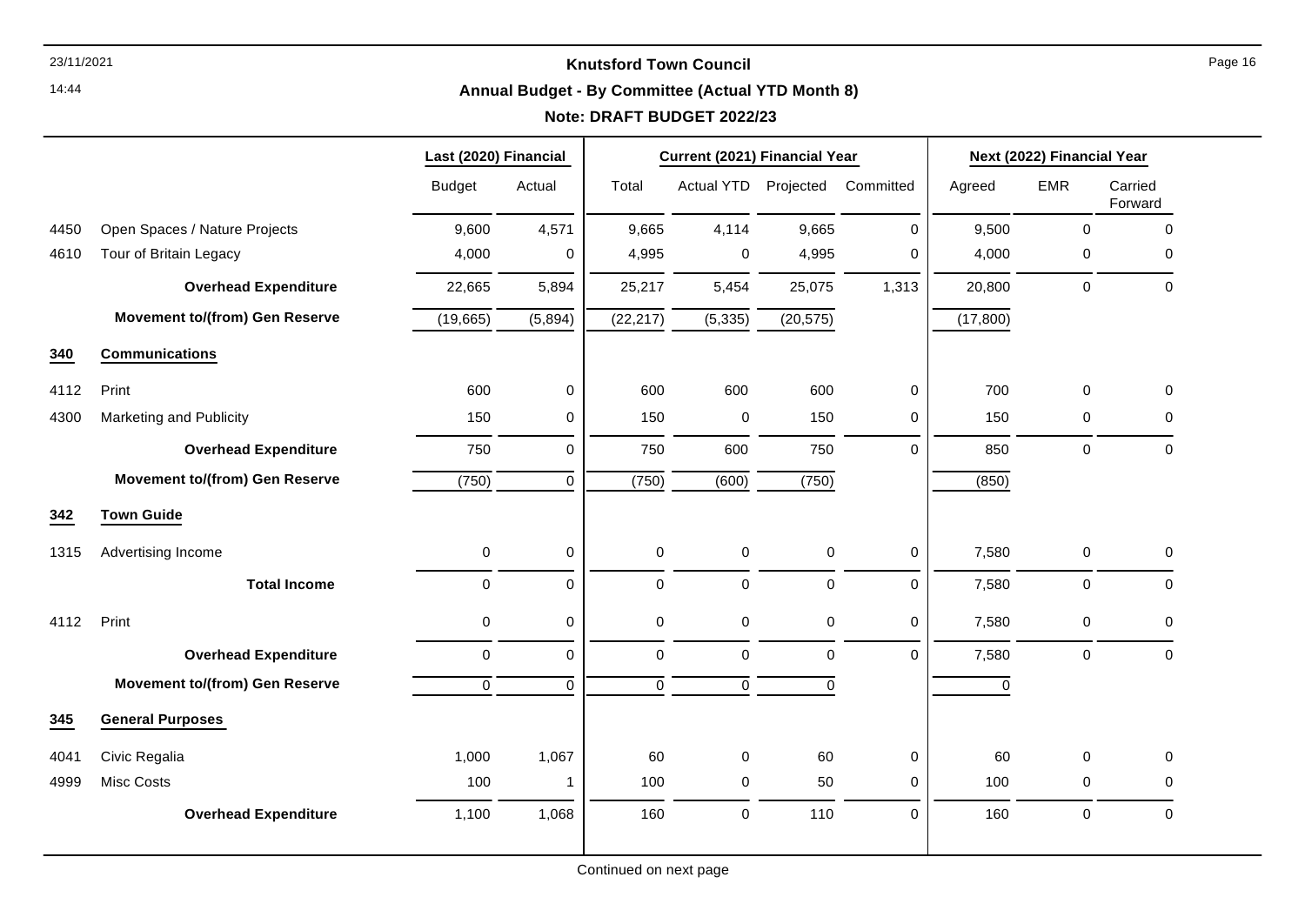14:44

# **Annual Budget - By Committee (Actual YTD Month 8)**

# **Note: DRAFT BUDGET 2022/23**

|                                                    | Last (2020) Financial |           |          | Current (2021) Financial Year |           |                                |           | Next (2022) Financial Year |                    |  |
|----------------------------------------------------|-----------------------|-----------|----------|-------------------------------|-----------|--------------------------------|-----------|----------------------------|--------------------|--|
|                                                    | <b>Budget</b>         | Actual    | Total    |                               |           | Actual YTD Projected Committed | Agreed    | EMR                        | Carried<br>Forward |  |
| <b>Movement to/(from) Gen Reserve</b>              | (1, 100)              | (1,068)   | (160)    | $\mathbf 0$                   | (110)     |                                | (160)     |                            |                    |  |
| <b>Environment &amp; General Purposes - Income</b> | 4,000                 | $\pmb{0}$ | 4,000    | 119                           | 5,500     | $\pmb{0}$                      | 11,580    | $\pmb{0}$                  | $\mathbf 0$        |  |
| <b>Expenditure</b>                                 | 35,315                | 12,856    | 37,077   | 8,414                         | 34,177    | 2,213                          | 40,190    | $\pmb{0}$                  | $\pmb{0}$          |  |
| <b>Movement to/(from) Gen Reserve</b>              | (31, 315)             | (12, 856) | (33,077) | (8, 295)                      | (28, 677) |                                | (28, 610) |                            |                    |  |
|                                                    |                       |           |          |                               |           |                                |           |                            |                    |  |
|                                                    |                       |           |          |                               |           |                                |           |                            |                    |  |
|                                                    |                       |           |          |                               |           |                                |           |                            |                    |  |
|                                                    |                       |           |          |                               |           |                                |           |                            |                    |  |
|                                                    |                       |           |          |                               |           |                                |           |                            |                    |  |
|                                                    |                       |           |          |                               |           |                                |           |                            |                    |  |
|                                                    |                       |           |          |                               |           |                                |           |                            |                    |  |
|                                                    |                       |           |          |                               |           |                                |           |                            |                    |  |
|                                                    |                       |           |          |                               |           |                                |           |                            |                    |  |
|                                                    |                       |           |          |                               |           |                                |           |                            |                    |  |
|                                                    |                       |           |          |                               |           |                                |           |                            |                    |  |
|                                                    |                       |           |          |                               |           |                                |           |                            |                    |  |
|                                                    |                       |           |          |                               |           |                                |           |                            |                    |  |
|                                                    |                       |           |          |                               |           |                                |           |                            |                    |  |
|                                                    |                       |           |          |                               |           |                                |           |                            |                    |  |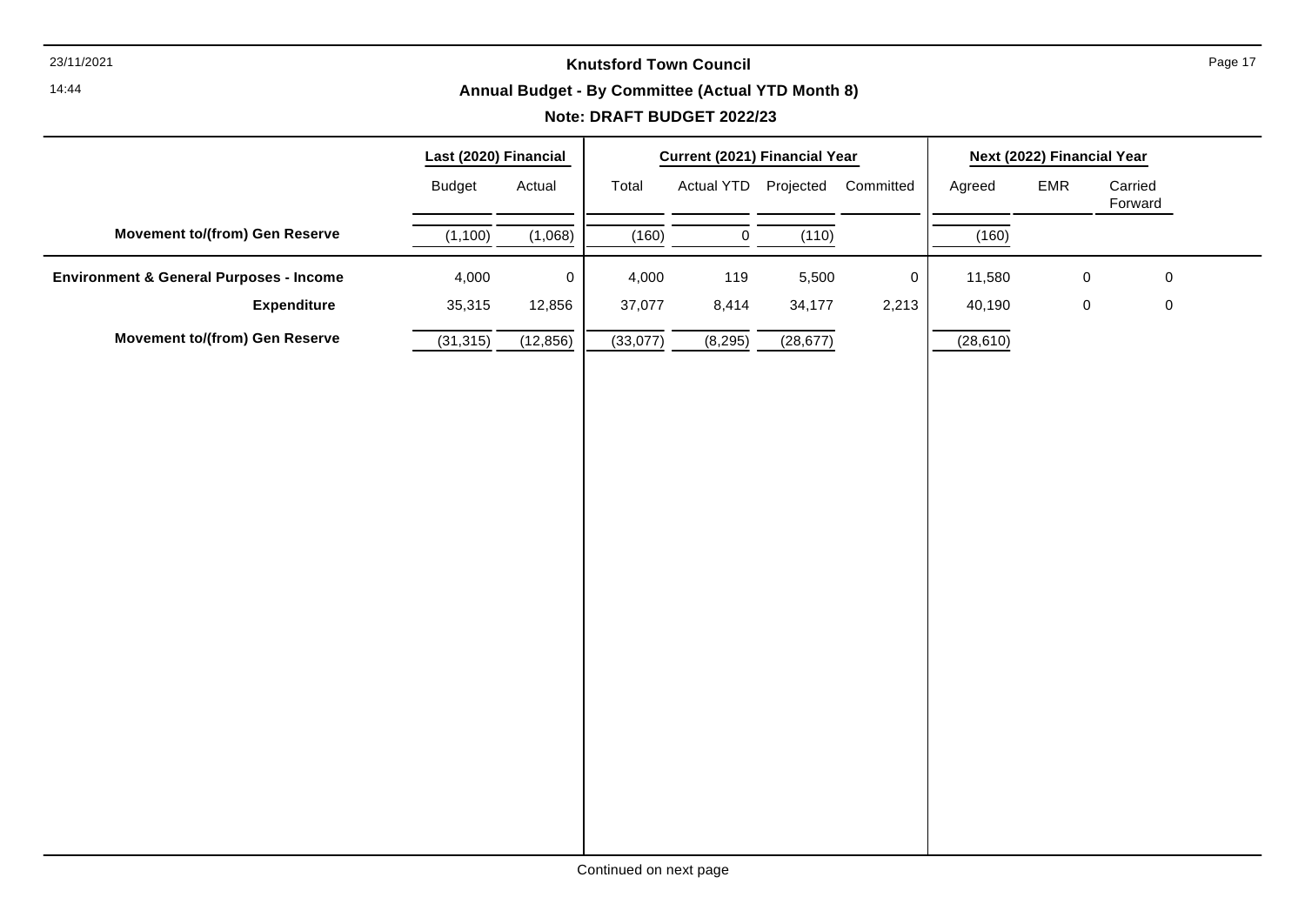14:44

# **Annual Budget - By Committee (Actual YTD Month 8)**

|      |                                       | Last (2020) Financial |             |          | Current (2021) Financial Year |             |              |             | Next (2022) Financial Year |                    |
|------|---------------------------------------|-----------------------|-------------|----------|-------------------------------|-------------|--------------|-------------|----------------------------|--------------------|
|      |                                       | <b>Budget</b>         | Actual      | Total    | <b>Actual YTD</b>             | Projected   | Committed    | Agreed      | <b>EMR</b>                 | Carried<br>Forward |
|      | <b>Events &amp; Town Centre</b>       |                       |             |          |                               |             |              |             |                            |                    |
| 401  | <b>Christmas Lights Switch On</b>     |                       |             |          |                               |             |              |             |                            |                    |
| 1305 | <b>Donations Received</b>             | 50                    | 0           | 0        | 0                             | $\mathbf 0$ | $\mathbf 0$  | $\mathbf 0$ | $\Omega$                   | $\mathbf 0$        |
| 1999 | Misc Income                           | 1,100                 | 0           | 0        | $\pmb{0}$                     | 0           | $\mathbf 0$  | $\mathbf 0$ | $\mathbf 0$                | 0                  |
|      | <b>Total Income</b>                   | 1,150                 | $\mathbf 0$ | 0        | 0                             | $\mathbf 0$ | $\mathbf{0}$ | $\mathbf 0$ | $\mathbf 0$                | $\mathbf 0$        |
| 4180 | <b>External contractors</b>           | 4,045                 | $\mathbf 0$ | 3,225    | $\pmb{0}$                     | 3,225       | 1,185        | 3,225       | $\mathbf 0$                | $\mathbf 0$        |
| 4255 | Events costs                          | 3,075                 | 440         | 2,120    | 786                           | 2,120       | 950          | 2,120       | $\Omega$                   | 0                  |
| 4256 | Lantern Parade                        | 2,500                 | 0           | 0        | $\pmb{0}$                     | 0           | $\mathbf 0$  | 0           | 0                          | 0                  |
| 4300 | Marketing and Publicity               | 1,000                 | 723         | 1,100    | 563                           | 1,100       | 0            | 1,100       | 0                          | 0                  |
|      | <b>Overhead Expenditure</b>           | 10,620                | 1,163       | 6,445    | 1,349                         | 6,445       | 2,135        | 6,445       | 0                          | 0                  |
|      | <b>Movement to/(from) Gen Reserve</b> | (9, 470)              | (1, 163)    | (6, 445) | (1, 349)                      | (6, 445)    |              | (6, 445)    |                            |                    |
| 402  | <b>Christmas Market</b>               |                       |             |          |                               |             |              |             |                            |                    |
| 1200 | <b>Speciality Market Income</b>       | 19,150                | 8,771       | 19,400   | 18,270                        | 19,400      | $\mathbf 0$  | 19,500      | $\Omega$                   | $\mathbf 0$        |
| 1305 | <b>Donations Received</b>             | 500                   | 74          | 700      | 0                             | 700         | 0            | 700         | $\Omega$                   | 0                  |
| 1999 | Misc Income                           | 0                     | 0           | 1,100    | 0                             | 1,100       | 0            | 1,100       | $\mathbf 0$                | 0                  |
|      | <b>Total Income</b>                   | 19,650                | 8,845       | 21,200   | 18,270                        | 21,200      | $\Omega$     | 21,300      | $\mathbf 0$                | $\mathbf 0$        |
| 4090 | <b>Professional Fees</b>              | 250                   | 73          | 230      | $\mathbf 0$                   | 230         | $\mathbf 0$  | 230         | $\Omega$                   | 0                  |
| 4101 | Insurance                             | 350                   | 231         | 400      | 543                           | 545         | 0            | 550         | $\Omega$                   | 0                  |
| 4112 | Print                                 | 100                   | 50          | 100      | $\mathbf 0$                   | 100         | 0            | 100         | $\Omega$                   | $\Omega$           |
| 4180 | <b>External contractors</b>           | 12,500                | 11,072      | 13,850   | 980                           | 13,850      | 0            | 13,850      | 0                          | 0                  |
| 4205 | Misc Purchases                        | 0                     | 95          | 475      | $\pmb{0}$                     | 475         | 0            | $\mathbf 0$ | $\mathbf 0$                | $\mathbf 0$        |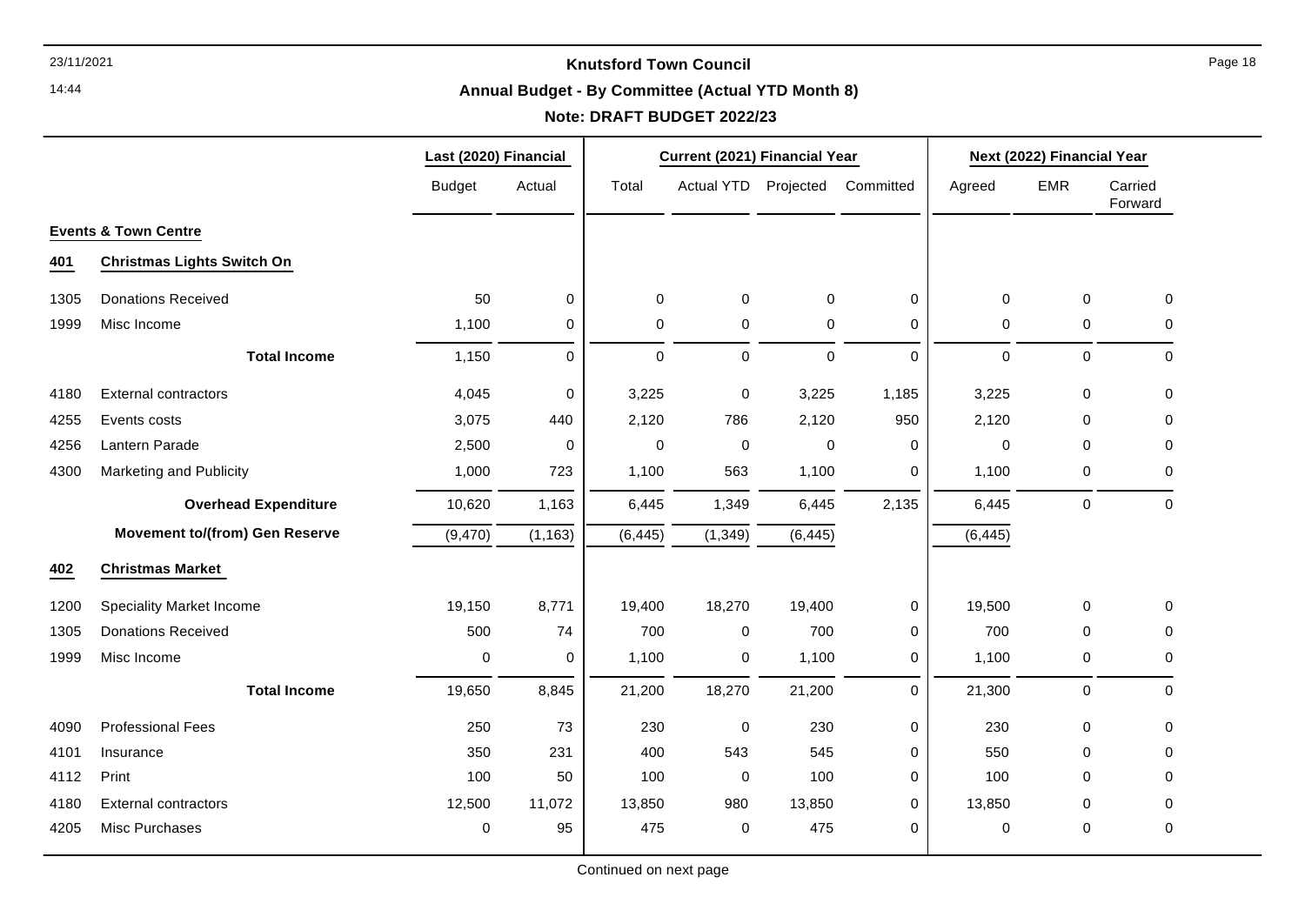14:44

#### **Annual Budget - By Committee (Actual YTD Month 8)**

|      |                                          | Last (2020) Financial |             |             | Current (2021) Financial Year |             |             |             | Next (2022) Financial Year |                    |
|------|------------------------------------------|-----------------------|-------------|-------------|-------------------------------|-------------|-------------|-------------|----------------------------|--------------------|
|      |                                          | <b>Budget</b>         | Actual      | Total       | Actual YTD Projected          |             | Committed   | Agreed      | <b>EMR</b>                 | Carried<br>Forward |
| 4266 | Donation                                 | 250                   | $\mathbf 0$ | 350         | $\pmb{0}$                     | 420         | $\mathbf 0$ | 420         | $\pmb{0}$                  | $\pmb{0}$          |
|      | <b>Overhead Expenditure</b>              | 13,450                | 11,520      | 15,405      | 1,523                         | 15,620      | $\mathbf 0$ | 15,150      | 0                          | $\mathbf 0$        |
|      | <b>Movement to/(from) Gen Reserve</b>    | 6,200                 | (2,675)     | 5,795       | 16,747                        | 5,580       |             | 6,150       |                            |                    |
| 403  | <b>Town Centre Christmas Lights</b>      |                       |             |             |                               |             |             |             |                            |                    |
| 1300 | Sponsorship income                       | 2,450                 | 2,450       | 800         | 1,600                         | 1,600       | 0           | 800         | $\mathbf 0$                | $\mathbf 0$        |
| 1320 | Sales / Service Provision                | 2,050                 | 0           | 2,050       | $\pmb{0}$                     | 2,050       | 0           | 2,050       | $\pmb{0}$                  | $\mathbf 0$        |
|      | <b>Total Income</b>                      | 4,500                 | 2,450       | 2,850       | 1,600                         | 3,650       | 0           | 2,850       | 0                          | $\mathbf 0$        |
| 4174 | <b>Utilities</b>                         | 220                   | 534         | 230         | 0                             | 250         | $\mathbf 0$ | 250         | 0                          | $\Omega$           |
| 4180 | <b>External contractors</b>              | 29,900                | 30,168      | 30,850      | $\mathbf 0$                   | 32,065      | 30,890      | 32,100      | 0                          | 0                  |
| 4205 | Misc Purchases                           | 0                     | 175         | $\mathbf 0$ | $\mathbf 0$                   | $\mathbf 0$ | $\mathbf 0$ | 0           | $\mathbf 0$                | $\Omega$           |
| 4615 | <b>Shop Christmas Trees</b>              | 1,900                 | 2,449       | 1,900       | 22                            | 1,900       | 417         | 1,900       | 0                          | $\Omega$           |
|      | <b>Overhead Expenditure</b>              | 32,020                | 33,326      | 32,980      | 22                            | 34,215      | 31,307      | 34,250      | $\mathbf 0$                | $\mathbf 0$        |
|      | <b>Movement to/(from) Gen Reserve</b>    | (27, 520)             | (30, 876)   | (30, 130)   | 1,578                         | (30, 565)   |             | (31, 400)   |                            |                    |
| 404  | <b>Crib Service &amp; Lantern Parade</b> |                       |             |             |                               |             |             |             |                            |                    |
| 1305 | <b>Donations Received</b>                | 0                     | $\pmb{0}$   | 50          | $\boldsymbol{0}$              | 50          | 0           | 0           | $\mathbf 0$                | 0                  |
|      | <b>Total Income</b>                      | 0                     | $\mathbf 0$ | 50          | $\mathbf 0$                   | 50          | $\Omega$    | $\mathbf 0$ | 0                          | $\mathbf 0$        |
| 4180 | <b>External contractors</b>              | 0                     | $\pmb{0}$   | 775         | $\mathbf 0$                   | 775         | 565         | 350         | $\pmb{0}$                  | 0                  |
| 4255 | Events costs                             | 0                     | $\mathbf 0$ | 2,700       | 1,250                         | 2,700       | 1,500       | 300         | $\mathbf 0$                | $\mathbf 0$        |
|      | <b>Overhead Expenditure</b>              | 0                     | $\pmb{0}$   | 3,475       | 1,250                         | 3,475       | 2,065       | 650         | $\mathsf 0$                | $\pmb{0}$          |
|      | <b>Movement to/(from) Gen Reserve</b>    | $\mathbf 0$           | $\mathbf 0$ | (3, 425)    | (1,250)                       | (3, 425)    |             | (650)       |                            |                    |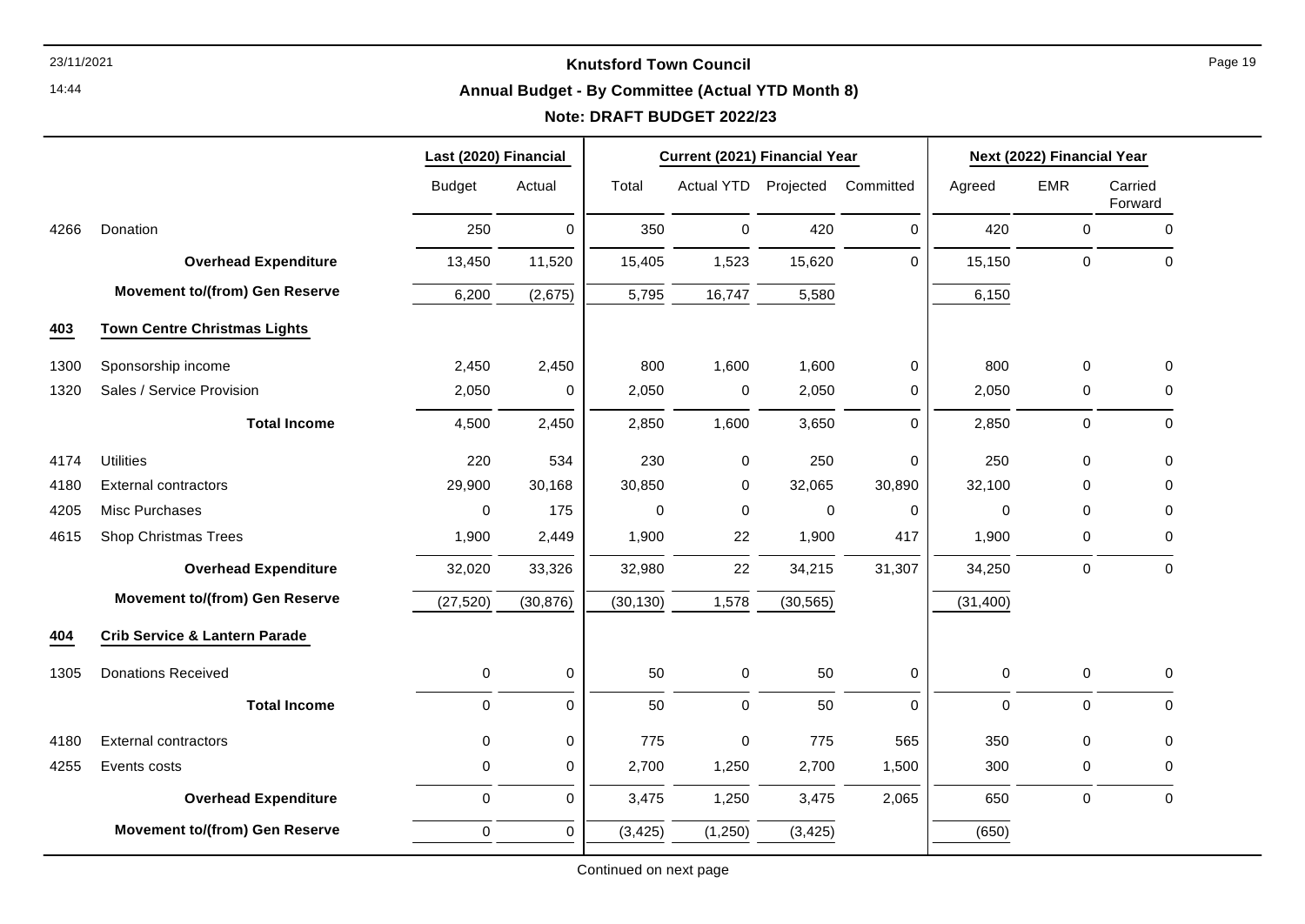14:44

# **Annual Budget - By Committee (Actual YTD Month 8)**

# **Note: DRAFT BUDGET 2022/23**

|      |                                       | Last (2020) Financial |             |             | Current (2021) Financial Year |             |             | Next (2022) Financial Year |             |                    |
|------|---------------------------------------|-----------------------|-------------|-------------|-------------------------------|-------------|-------------|----------------------------|-------------|--------------------|
|      |                                       | <b>Budget</b>         | Actual      | Total       | <b>Actual YTD</b>             | Projected   | Committed   | Agreed                     | <b>EMR</b>  | Carried<br>Forward |
| 410  | <b>Food and Drink Festival</b>        |                       |             |             |                               |             |             |                            |             |                    |
| 1200 | <b>Speciality Market Income</b>       | $\mathbf{0}$          | 0           | $\mathbf 0$ | $\mathbf 0$                   | $\mathbf 0$ | $\Omega$    | 3,580                      | $\mathbf 0$ | $\Omega$           |
| 1315 | Advertising Income                    | 0                     | 0           | 0           | 0                             | 0           | 0           | 600                        | 0           | 0                  |
|      | <b>Total Income</b>                   | $\mathbf 0$           | 0           | $\mathbf 0$ | $\mathsf 0$                   | $\mathbf 0$ | $\Omega$    | 4,180                      | $\mathbf 0$ | 0                  |
| 4151 | Venue Hire Costs                      | $\mathbf{0}$          | 0           | $\mathbf 0$ | $\pmb{0}$                     | $\mathbf 0$ | $\mathbf 0$ | 425                        | $\mathbf 0$ | $\Omega$           |
| 4180 | <b>External contractors</b>           | 0                     | 0           | 0           | 0                             | 0           | 0           | 310                        | $\Omega$    | 0                  |
| 4255 | Events costs                          | 0                     | 0           | $\mathbf 0$ | $\pmb{0}$                     | $\mathbf 0$ | 0           | 1,750                      | $\Omega$    | $\Omega$           |
| 4300 | Marketing and Publicity               | 0                     | 0           | $\mathbf 0$ | $\pmb{0}$                     | 0           | $\Omega$    | 1,100                      | 0           | $\Omega$           |
|      | <b>Overhead Expenditure</b>           | $\mathbf 0$           | 0           | $\mathbf 0$ | $\mathbf 0$                   | $\mathbf 0$ | $\Omega$    | 3,585                      | $\pmb{0}$   | $\mathbf 0$        |
|      | <b>Movement to/(from) Gen Reserve</b> | $\mathbf 0$           | $\mathbf 0$ | $\mathbf 0$ | $\mathbf 0$                   | $\mathbf 0$ |             | 595                        |             |                    |
| 412  | <b>Art Trail</b>                      |                       |             |             |                               |             |             |                            |             |                    |
| 4255 | Events costs                          | $\mathbf 0$           | 0           | $\pmb{0}$   | $\pmb{0}$                     | $\mathbf 0$ | $\mathbf 0$ | 500                        | $\mathbf 0$ | $\pmb{0}$          |
| 4300 | Marketing and Publicity               | 0                     | 0           | 0           | 0                             | 0           | 0           | 500                        | $\mathbf 0$ | 0                  |
|      | <b>Overhead Expenditure</b>           | $\mathbf 0$           | 0           | $\pmb{0}$   | $\mathbf 0$                   | $\mathbf 0$ | $\Omega$    | 1,000                      | $\pmb{0}$   | $\mathbf 0$        |
|      | <b>Movement to/(from) Gen Reserve</b> | $\mathbf 0$           | $\mathbf 0$ | $\mathbf 0$ | $\mathbf 0$                   | 0           |             | (1,000)                    |             |                    |
| 415  | <b>Town Centre Management</b>         |                       |             |             |                               |             |             |                            |             |                    |
| 1315 | Advertising Income                    | 2,000                 | 0           | 2,000       | 2,410                         | 2,490       | 0           | 2,490                      | $\Omega$    | 0                  |
| 1320 | Sales / Service Provision             | 0                     | 0           | 0           | 230                           | 320         | 0           | 830                        | 0           | 0                  |
|      | <b>Total Income</b>                   | 2,000                 | 0           | 2,000       | 2,640                         | 2,810       | $\Omega$    | 3,320                      | $\mathbf 0$ | $\Omega$           |
| 4112 | Print                                 | 820                   | $\mathbf 0$ | 820         | 250                           | 930         | 0           | 930                        | $\mathbf 0$ | 0                  |

Continued on next page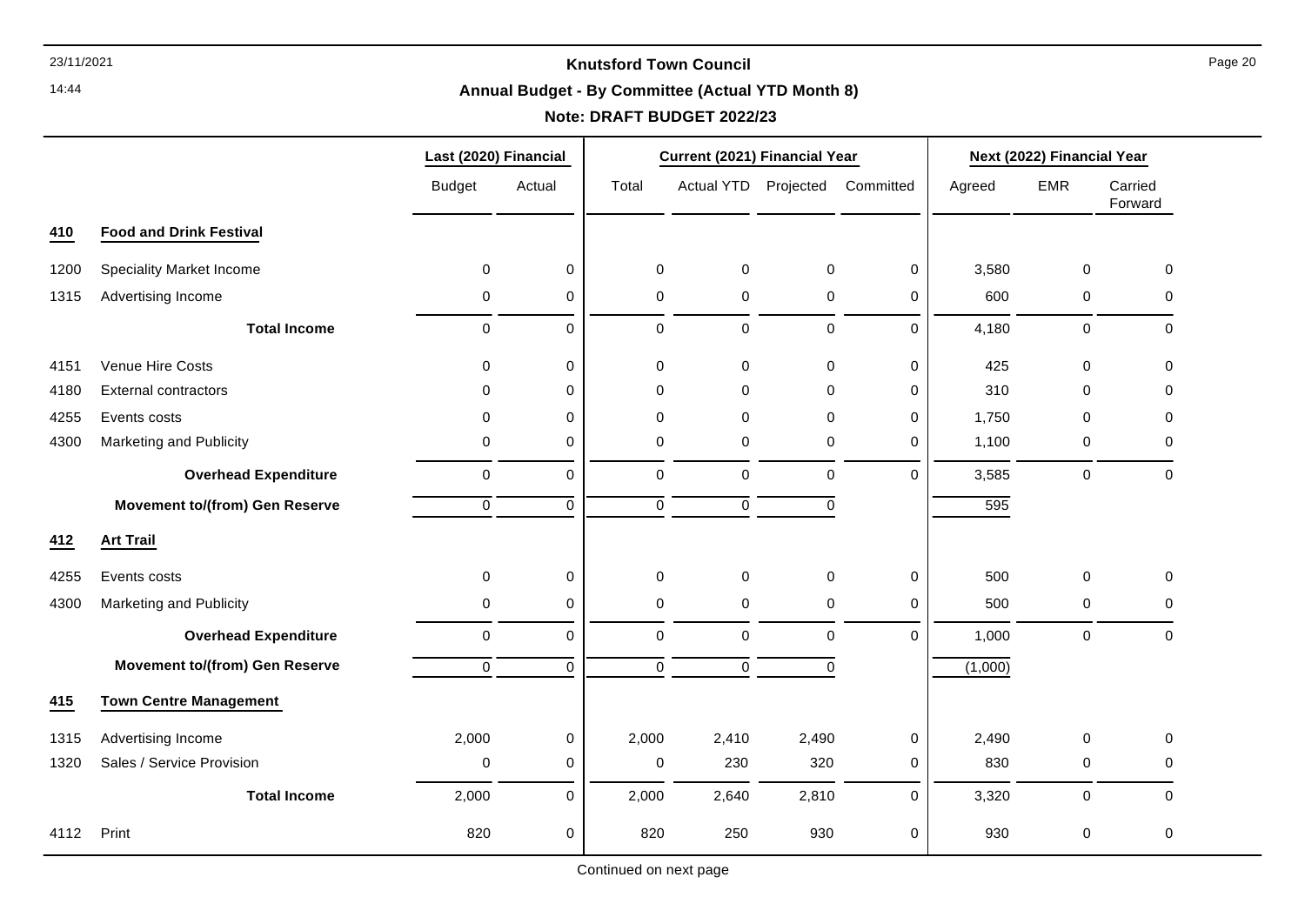14:44

# **Annual Budget - By Committee (Actual YTD Month 8)**

# **Note: DRAFT BUDGET 2022/23**

┯

┯

|      |                                       | Last (2020) Financial |             |             | Current (2021) Financial Year |          |             |             | Next (2022) Financial Year |                    |
|------|---------------------------------------|-----------------------|-------------|-------------|-------------------------------|----------|-------------|-------------|----------------------------|--------------------|
|      |                                       | <b>Budget</b>         | Actual      | Total       | Actual YTD Projected          |          | Committed   | Agreed      | EMR                        | Carried<br>Forward |
| 4180 | <b>External contractors</b>           | $\pmb{0}$             | $\pmb{0}$   | $\pmb{0}$   | 936                           | 1,125    | 200         | $\pmb{0}$   | $\pmb{0}$                  | $\mathbf 0$        |
| 4205 | Misc Purchases                        | 100                   | 21          | $\Omega$    | 32                            | 32       | $\mathbf 0$ | 0           | $\Omega$                   | $\Omega$           |
| 4240 | Benchmarking                          | 750                   | 0           | 750         | $\pmb{0}$                     | 425      | 0           | 850         | $\mathbf{0}$               | 0                  |
| 4255 | Events costs                          | $\mathbf 0$           | $\mathbf 0$ | $\mathbf 0$ | $\mathbf 0$                   | 0        | 572         | $\mathbf 0$ | $\mathbf{0}$               | 0                  |
| 4300 | Marketing and Publicity               | 1,000                 | 296         | 3,360       | 1,998                         | 2,500    | 52          | 3,000       | $\mathbf 0$                | 0                  |
| 4625 | Coach Friendly Town Scheme            | 1,500                 | 0           | 1,500       | $\mathbf 0$                   | 0        | 0           | 1,500       | $\mathbf{0}$               | 0                  |
| 4630 | <b>Promotional Events</b>             | 0                     | 0           | 3,000       | 746                           | 2,745    | 0           | 3,000       | $\Omega$                   | $\Omega$           |
| 4999 | Misc Costs                            | 0                     | 93          | $\pmb{0}$   | $\pmb{0}$                     | 0        | 0           | 0           | $\pmb{0}$                  | 0                  |
|      | <b>Overhead Expenditure</b>           | 4,170                 | 410         | 9,430       | 3,962                         | 7,757    | 824         | 9,280       | $\pmb{0}$                  | $\Omega$           |
|      | <b>Movement to/(from) Gen Reserve</b> | (2, 170)              | (410)       | (7, 430)    | (1, 322)                      | (4, 947) |             | (5,960)     |                            |                    |
| 420  | <b>Pumpkin Path</b>                   |                       |             |             |                               |          |             |             |                            |                    |
| 1300 | Sponsorship income                    | 500                   | $\pmb{0}$   | 250         | 350                           | 350      | $\mathbf 0$ | 250         | $\pmb{0}$                  | 0                  |
| 1305 | <b>Donations Received</b>             | 150                   | 0           | 500         | 266                           | 150      | 0           | 150         | 0                          | 0                  |
|      | <b>Total Income</b>                   | 650                   | $\mathbf 0$ | 750         | 616                           | 500      | $\Omega$    | 400         | $\mathbf 0$                | $\mathbf 0$        |
| 4180 | <b>External contractors</b>           | 800                   | 0           | 800         | 800                           | 800      | 0           | 800         | $\mathbf 0$                | $\mathbf 0$        |
| 4255 | Events costs                          | 1,300                 | 344         | 1,450       | 1,918                         | 1,450    | 0           | 1,450       | $\mathbf 0$                | 0                  |
| 4300 | Marketing and Publicity               | 650                   | 431         | 650         | 567                           | 650      | 0           | 650         | 0                          | 0                  |
|      | <b>Overhead Expenditure</b>           | 2,750                 | 775         | 2,900       | 3,286                         | 2,900    | $\Omega$    | 2,900       | $\pmb{0}$                  | $\Omega$           |
|      | <b>Movement to/(from) Gen Reserve</b> | (2,100)               | (775)       | (2, 150)    | (2,669)                       | (2,400)  |             | (2,500)     |                            |                    |
| 421  | <b>Bunny Hop</b>                      |                       |             |             |                               |          |             |             |                            |                    |
| 1300 | Sponsorship income                    | 0                     | 0           | 250         | 0                             | 250      | 0           | 250         | $\mathbf 0$                | 0                  |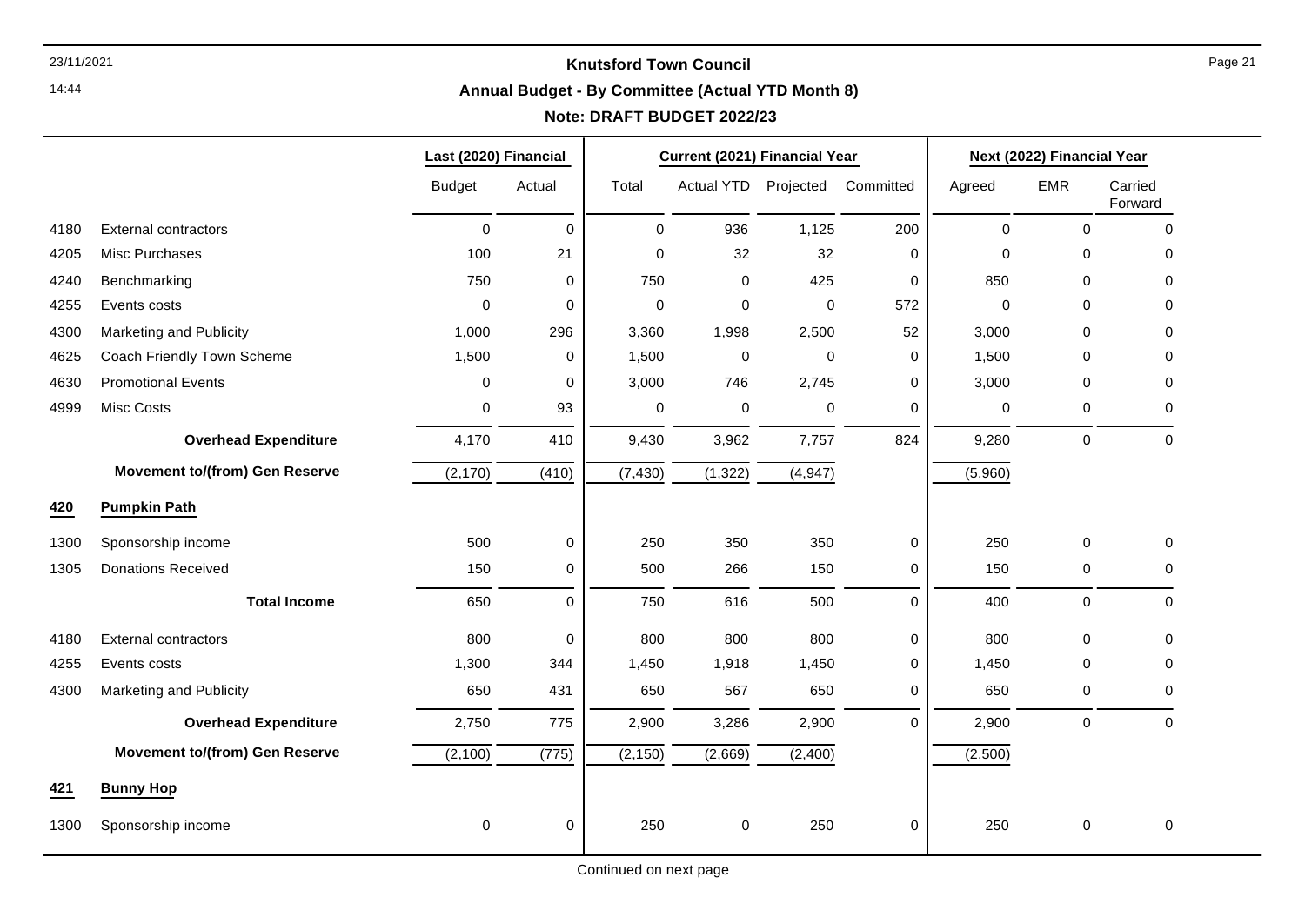14:44

# **Annual Budget - By Committee (Actual YTD Month 8)**

# **Note: DRAFT BUDGET 2022/23**

|      |                                       | Last (2020) Financial |             |           | Current (2021) Financial Year |           |              |        | Next (2022) Financial Year |                    |
|------|---------------------------------------|-----------------------|-------------|-----------|-------------------------------|-----------|--------------|--------|----------------------------|--------------------|
|      |                                       | <b>Budget</b>         | Actual      | Total     | Actual YTD                    | Projected | Committed    | Agreed | <b>EMR</b>                 | Carried<br>Forward |
|      | <b>Total Income</b>                   | $\mathbf 0$           | $\Omega$    | 250       | $\mathbf 0$                   | 250       | $\mathbf 0$  | 250    | 0                          | $\Omega$           |
| 4255 | Events costs                          | $\mathbf 0$           | $\mathbf 0$ | 200       | 9                             | 200       | $\mathbf 0$  | 200    | $\mathbf 0$                | $\Omega$           |
| 4300 | Marketing and Publicity               | 0                     | 0           | 300       | $\mathbf 0$                   | 300       | $\mathbf 0$  | 300    | 0                          | $\Omega$           |
|      | <b>Overhead Expenditure</b>           | $\mathbf 0$           | $\mathbf 0$ | 500       | 9                             | 500       | $\Omega$     | 500    | 0                          | $\mathbf 0$        |
|      | <b>Movement to/(from) Gen Reserve</b> | 0                     | $\mathbf 0$ | (250)     | (9)                           | (250)     |              | (250)  |                            |                    |
| 425  | <b>Knutsfordian Exhibition</b>        |                       |             |           |                               |           |              |        |                            |                    |
| 1305 | <b>Donations Received</b>             | 0                     | $\mathbf 0$ | 250       | 37                            | 37        | $\mathbf 0$  | 0      | 0                          | $\Omega$           |
| 1320 | Sales / Service Provision             | 0                     | 0           | 500       | 667                           | 667       | $\mathbf 0$  | 0      | $\mathbf 0$                | 0                  |
| 1999 | Misc Income                           | $\mathbf 0$           | 0           | $\pmb{0}$ | 42                            | $\pmb{0}$ | 0            | 0      | $\pmb{0}$                  | 0                  |
|      | <b>Total Income</b>                   | $\mathsf 0$           | $\mathbf 0$ | 750       | 745                           | 704       | $\mathbf 0$  | 0      | $\pmb{0}$                  | $\mathbf 0$        |
| 4060 | Refreshments/catering                 | 0                     | 0           | 0         | 149                           | 149       | 0            | 0      | 0                          | 0                  |
| 4180 | <b>External contractors</b>           | 0                     | 0           | 480       | 480                           | 480       | 0            | 0      | 0                          | 0                  |
| 4255 | Events costs                          | 0                     | 0           | 700       | 738                           | 640       | $\mathbf{0}$ | 0      | $\mathbf 0$                | $\Omega$           |
| 4300 | Marketing and Publicity               | 0                     | 0           | 320       | 323                           | 323       | $\mathbf 0$  | 0      | $\mathbf 0$                | $\Omega$           |
|      | <b>Overhead Expenditure</b>           | $\mathbf 0$           | $\mathbf 0$ | 1,500     | 1,689                         | 1,592     | $\mathbf 0$  | 0      | 0                          | $\mathbf 0$        |
|      | <b>Movement to/(from) Gen Reserve</b> | $\mathbf 0$           | $\mathbf 0$ | (750)     | (944)                         | (888)     |              | 0      |                            |                    |
| 430  | <b>Town Awards</b>                    |                       |             |           |                               |           |              |        |                            |                    |
| 1300 | Sponsorship income                    | 500                   | 500         | 500       | 500                           | 500       | $\mathbf 0$  | 500    | $\mathbf 0$                | 0                  |
|      | <b>Total Income</b>                   | 500                   | 500         | 500       | 500                           | 500       | $\mathbf 0$  | 500    | 0                          | $\Omega$           |
| 4060 | Refreshments/catering                 | 275                   | 0           | 275       | 252                           | 252       | $\mathbf 0$  | 275    | $\mathbf 0$                | $\pmb{0}$          |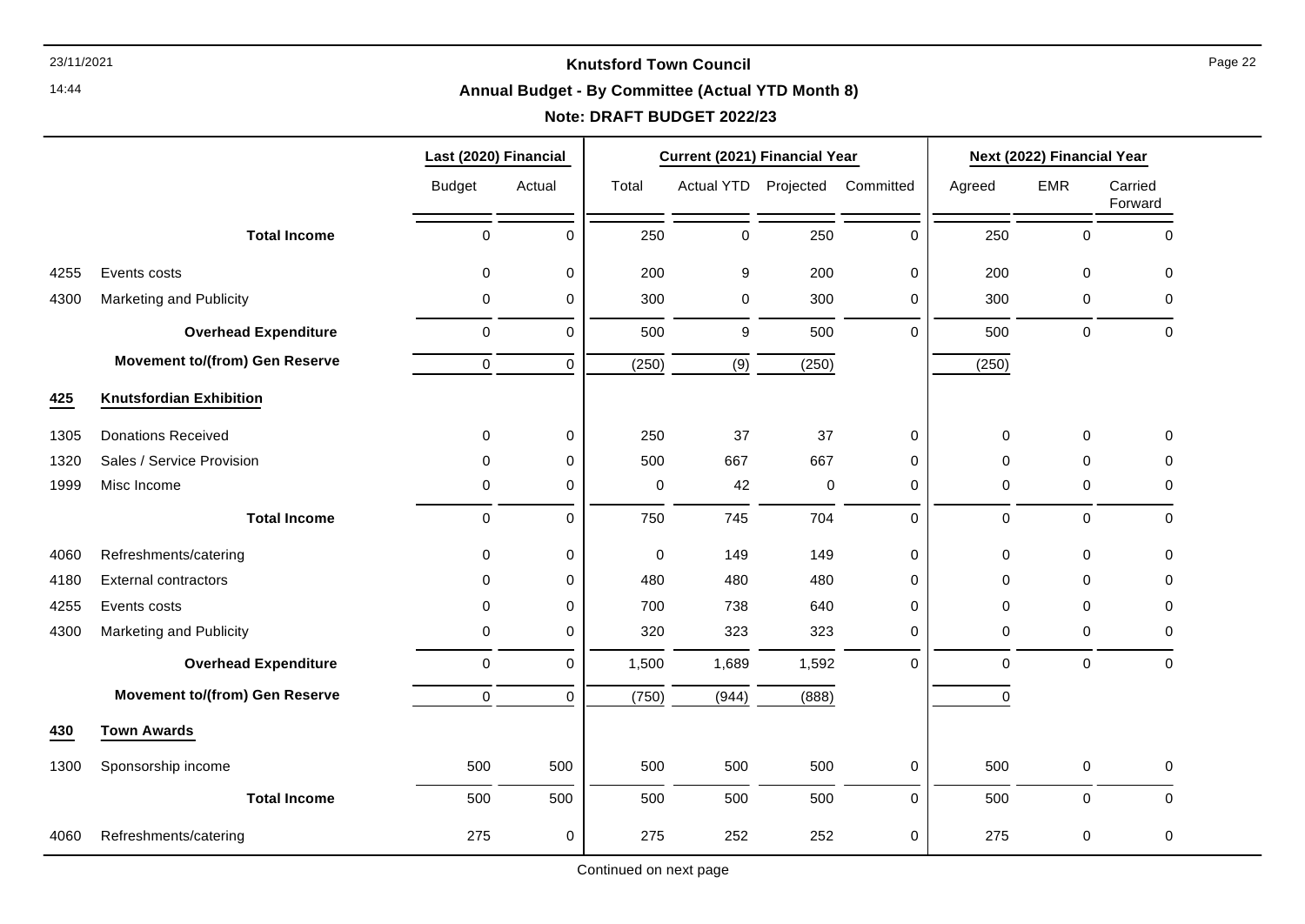14:44

# **Annual Budget - By Committee (Actual YTD Month 8)**

# **Note: DRAFT BUDGET 2022/23**

|      |                                       | Last (2020) Financial |             |             | Current (2021) Financial Year |           |             |             | Next (2022) Financial Year |                    |  |
|------|---------------------------------------|-----------------------|-------------|-------------|-------------------------------|-----------|-------------|-------------|----------------------------|--------------------|--|
|      |                                       | <b>Budget</b>         | Actual      | Total       | Actual YTD Projected          |           | Committed   | Agreed      | <b>EMR</b>                 | Carried<br>Forward |  |
| 4112 | Print                                 | 150                   | 0           | 150         | $\mathbf 0$                   | $\pmb{0}$ | $\mathbf 0$ | 75          | 0                          | $\mathbf 0$        |  |
| 4151 | <b>Venue Hire Costs</b>               | $\mathbf 0$           | 0           | $\mathbf 0$ | 250                           | 250       | $\mathbf 0$ | $\mathbf 0$ | 0                          | $\Omega$           |  |
| 4255 | Events costs                          | 75                    | 461         | 75          | 11                            | 11        | 0           | 150         | 0                          | 0                  |  |
|      | <b>Overhead Expenditure</b>           | 500                   | 461         | 500         | 512                           | 513       | $\Omega$    | 500         | 0                          | $\mathbf 0$        |  |
|      | <b>Movement to/(from) Gen Reserve</b> | $\mathbf 0$           | 39          | $\mathbf 0$ | (12)                          | (13)      |             | $\mathbf 0$ |                            |                    |  |
| 435  | <b>ReFresh Knutsford</b>              |                       |             |             |                               |           |             |             |                            |                    |  |
| 4151 | Venue Hire Costs                      | $\Omega$              | 0           | $\mathbf 0$ | 400                           | 400       | $\mathbf 0$ | 400         | 0                          | $\Omega$           |  |
| 4255 | Events costs                          | $\mathbf 0$           | $\mathbf 0$ | 0           | 20                            | $\pmb{0}$ | $\mathbf 0$ | 100         | $\mathbf 0$                | 0                  |  |
| 4300 | Marketing and Publicity               | $\mathbf 0$           | 0           | $\mathbf 0$ | 269                           | 200       | $\mathbf 0$ | 500         | 0                          | 0                  |  |
|      | <b>Overhead Expenditure</b>           | $\pmb{0}$             | 0           | $\mathbf 0$ | 689                           | 600       | $\mathbf 0$ | 1,000       | $\mathsf 0$                | $\mathbf 0$        |  |
|      | <b>Movement to/(from) Gen Reserve</b> | $\mathbf 0$           | $\mathbf 0$ | $\mathbf 0$ | (689)                         | (600)     |             | (1,000)     |                            |                    |  |
| 440  | <b>Music Festival</b>                 |                       |             |             |                               |           |             |             |                            |                    |  |
| 1300 | Sponsorship income                    | 2,000                 | 0           | 1,000       | 1,000                         | 1,000     | 0           | 1,000       | $\mathbf 0$                | 0                  |  |
| 1305 | <b>Donations Received</b>             | $\mathbf 0$           | 0           | $\mathbf 0$ | 86                            | 86        | 0           | $\mathbf 0$ | 0                          | 0                  |  |
| 1320 | Sales / Service Provision             | 5,000                 | 553         | 5,400       | 3,112                         | 3,112     | 0           | 5,400       | 0                          | 0                  |  |
|      | <b>Total Income</b>                   | 7,000                 | 553         | 6,400       | 4,198                         | 4,198     | $\mathbf 0$ | 6,400       | $\pmb{0}$                  | $\mathbf 0$        |  |
| 4107 | <b>Paypal Transaction Fees</b>        | $\mathbf 0$           | 0           | $\mathbf 0$ | 127                           | 127       | 0           | 100         | 0                          | $\mathbf 0$        |  |
| 4151 | Venue Hire Costs                      | 625                   | 0           | 625         | 500                           | 500       | 0           | 725         | $\mathbf 0$                | 0                  |  |
| 4180 | <b>External contractors</b>           | 4,250                 | 0           | 4,250       | 3,626                         | 3,626     | 0           | 4,175       | $\Omega$                   | $\Omega$           |  |
| 4255 | Events costs                          | 7,125                 | 397         | 7,125       | 5,315                         | 5,315     | $\mathbf 0$ | 7,000       | 0                          | 0                  |  |
| 4266 | Donation                              | $\mathbf 0$           | 73          | 0           | 0                             | 86        | $\mathbf 0$ | 0           | 0                          | 0                  |  |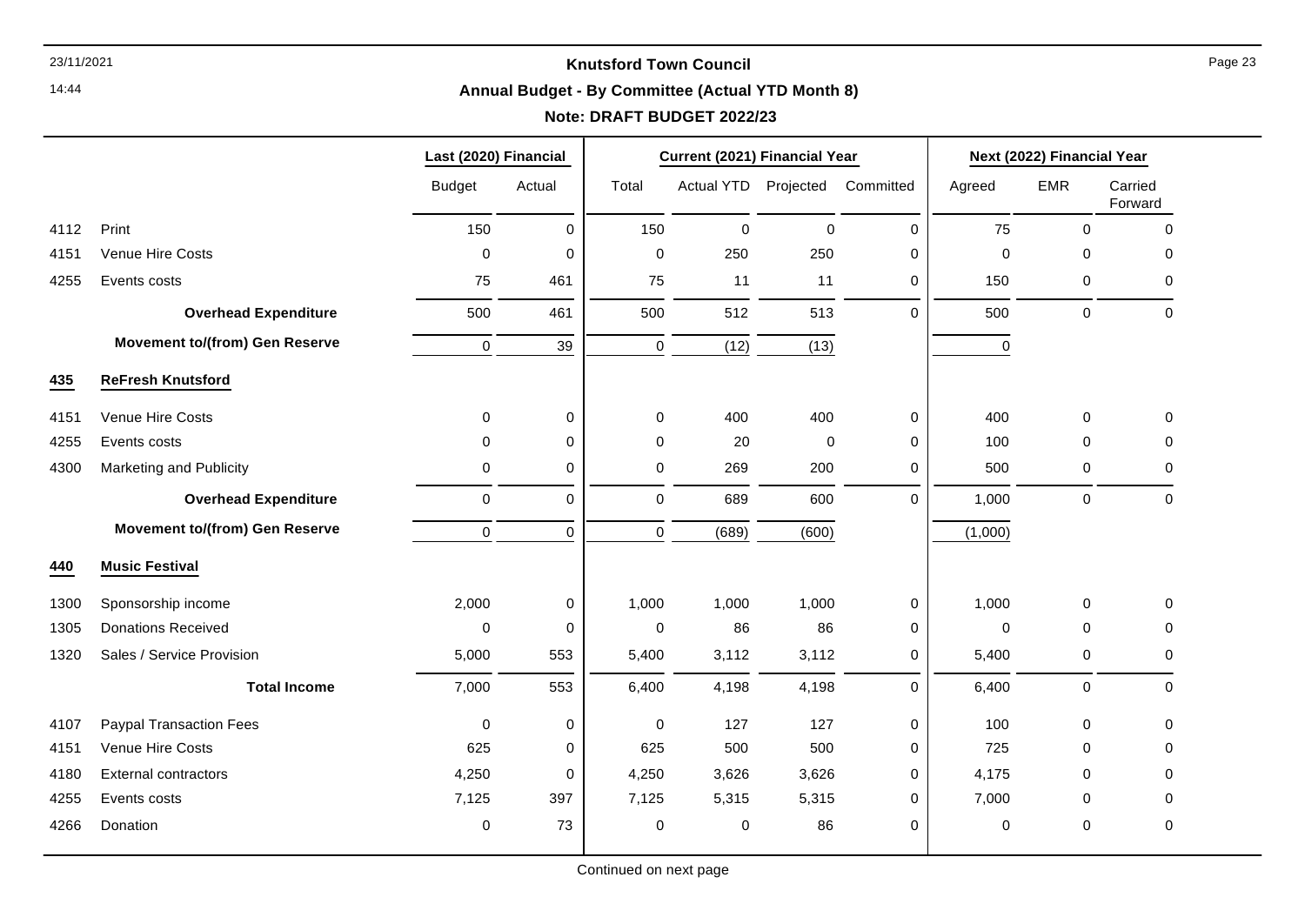14:44

# **Annual Budget - By Committee (Actual YTD Month 8)**

# **Note: DRAFT BUDGET 2022/23**

|      |                                       | Last (2020) Financial |                     |                     | Current (2021) Financial Year |             |             |         | Next (2022) Financial Year |                    |
|------|---------------------------------------|-----------------------|---------------------|---------------------|-------------------------------|-------------|-------------|---------|----------------------------|--------------------|
|      |                                       | <b>Budget</b>         | Actual              | Total               | <b>Actual YTD</b>             | Projected   | Committed   | Agreed  | <b>EMR</b>                 | Carried<br>Forward |
| 4300 | Marketing and Publicity               | 2,500                 | 675                 | 1,900               | 1,706                         | 1,706       | $\mathbf 0$ | 1,900   | $\mathbf 0$                | $\pmb{0}$          |
|      | <b>Overhead Expenditure</b>           | 14,500                | 1,145               | 13,900              | 11,274                        | 11,360      | $\Omega$    | 13,900  | $\mathbf 0$                | $\mathbf 0$        |
|      | <b>Movement to/(from) Gen Reserve</b> | (7,500)               | (593)               | (7,500)             | (7,076)                       | (7, 162)    |             | (7,500) |                            |                    |
| 445  | <b>Taste Knutsford</b>                |                       |                     |                     |                               |             |             |         |                            |                    |
| 1315 | Advertising Income                    | 0                     | 0                   | $\mathsf{O}\xspace$ | $\pmb{0}$                     | $\mathbf 0$ | 0           | 500     | $\mathbf 0$                | 0                  |
| 1320 | Sales / Service Provision             | 4,000                 | 0                   | 4,000               | 4,313                         | 4,300       | 0           | 5,000   | 0                          | 0                  |
|      | <b>Total Income</b>                   | 4,000                 | $\mathsf{O}\xspace$ | 4,000               | 4,313                         | 4,300       | 0           | 5,500   | $\mathbf 0$                | $\pmb{0}$          |
| 4107 | <b>Paypal Transaction Fees</b>        | $\pmb{0}$             | $\mathsf 0$         | $\pmb{0}$           | 68                            | 55          | 0           | 150     | 0                          | 0                  |
| 4255 | Events costs                          | 3,000                 | 0                   | 3,000               | 1,371                         | 3,700       | 967         | 3,945   | 0                          | $\mathbf 0$        |
| 4300 | Marketing and Publicity               | 400                   | 60                  | 400                 | 30                            | 200         | $\mathbf 0$ | 1,000   | 0                          | 0                  |
| 4999 | Misc Costs                            | 100                   | $\overline{c}$      | 100                 | 39                            | 100         | 0           | 100     | 0                          | $\mathbf 0$        |
|      | <b>Overhead Expenditure</b>           | 3,500                 | 62                  | 3,500               | 1,508                         | 4,055       | 967         | 5,195   | $\mathbf 0$                | $\mathbf 0$        |
|      | <b>Movement to/(from) Gen Reserve</b> | 500                   | (62)                | 500                 | 2,804                         | 245         |             | 305     |                            |                    |
| 450  | <b>Other Events / Projects</b>        |                       |                     |                     |                               |             |             |         |                            |                    |
| 1201 | <b>Makers Market Income</b>           | 5,750                 | $-21$               | 4,250               | 891                           | 2,550       | $\mathbf 0$ | 4,250   | 0                          | $\mathbf 0$        |
| 1205 | Payments Recovered                    | $\mathbf 0$           | $\mathbf 0$         | 2,000               | 800                           | 1,200       | $\mathbf 0$ | 2,000   | 0                          | 0                  |
| 1300 | Sponsorship income                    | 750                   | 200                 | 250                 | 0                             | 0           | $\mathbf 0$ | 250     | 0                          | 0                  |
|      | <b>Total Income</b>                   | 6,500                 | 179                 | 6,500               | 1,691                         | 3,750       | 0           | 6,500   | 0                          | $\mathbf 0$        |
| 4090 | <b>Professional Fees</b>              | 2,000                 | 2,000               | 2,000               | $-2,000$                      | 1,200       | 2,000       | 2,000   | 0                          | $\mathbf 0$        |
| 4257 | <b>Commemorative Events</b>           | 2,500                 | 87                  | $\mathbf 0$         | 0                             | $\mathbf 0$ | $\mathbf 0$ | 2,500   | 0                          | $\mathbf 0$        |
|      |                                       |                       |                     |                     |                               |             |             |         |                            |                    |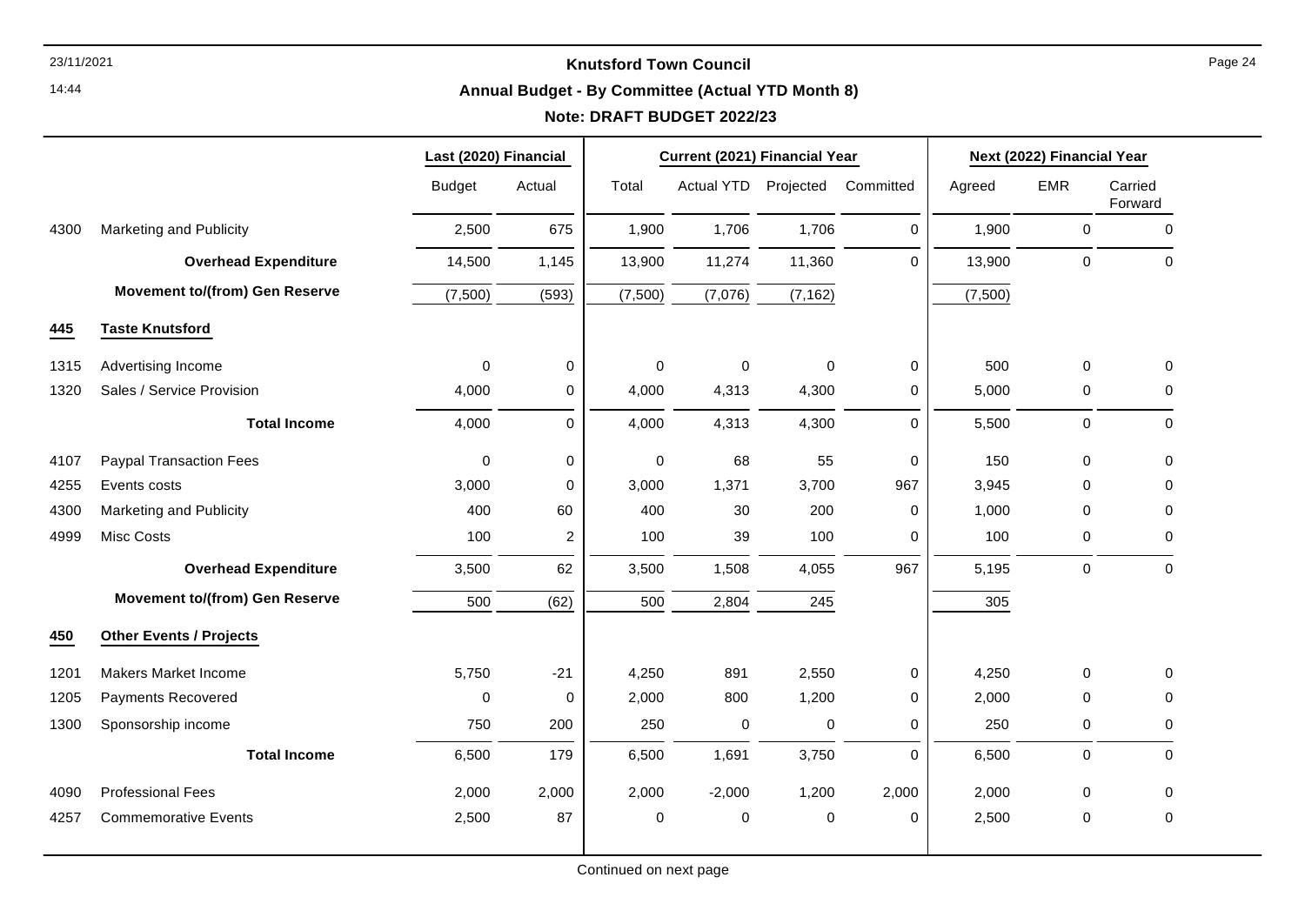14:44

# **Annual Budget - By Committee (Actual YTD Month 8)**

# **Note: DRAFT BUDGET 2022/23**

┯

┯

|      |                                       | Last (2020) Financial |             |             | Current (2021) Financial Year |             | Next (2022) Financial Year |             |             |                    |
|------|---------------------------------------|-----------------------|-------------|-------------|-------------------------------|-------------|----------------------------|-------------|-------------|--------------------|
|      |                                       | <b>Budget</b>         | Actual      | Total       | <b>Actual YTD</b>             | Projected   | Committed                  | Agreed      | <b>EMR</b>  | Carried<br>Forward |
| 4601 | Remembrance Sunday                    | 500                   | 243         | 1,000       | 883                           | 1,000       | 0                          | 1,000       | 0           | 0                  |
| 4602 | Art Trail                             | $\Omega$              | $\mathbf 0$ | 500         | 265                           | 265         | 0                          | $\Omega$    | 0           | 0                  |
| 4604 | Flowers in Wallwood                   | 750                   | 148         | 750         | 75                            | 75          | 0                          | 500         | 0           | 0                  |
| 4605 | <b>Town Centre Bunting</b>            | 2,600                 | 2,113       | 2,600       | 1,790                         | 1,790       | 0                          | 1,880       | 0           | 0                  |
| 4621 | Bunny Hop                             | 500                   | 172         | 0           | $\mathbf 0$                   | $\mathbf 0$ | 0                          | $\mathbf 0$ | 0           | 0                  |
| 4650 | Young Artist of the Year              | 500                   | 0           | 500         | 0                             | $\mathbf 0$ | $\Omega$                   | 750         | 0           | 0                  |
|      | <b>Overhead Expenditure</b>           | 9,350                 | 4,762       | 7,350       | 1,013                         | 4,330       | 2,000                      | 8,630       | 0           | 0                  |
|      | <b>Movement to/(from) Gen Reserve</b> | (2, 850)              | (4, 583)    | (850)       | 678                           | (580)       |                            | (2, 130)    |             |                    |
| 455  | <b>Knutsford Voucher Scheme</b>       |                       |             |             |                               |             |                            |             |             |                    |
| 1320 | Sales / Service Provision             | 0                     | $\mathbf 0$ | 0           | 188                           | $\mathbf 0$ | $\mathbf 0$                | $\mathbf 0$ | 0           | 0                  |
| 1350 | Knutsford Voucher Income              | 0                     | 2,055       | 0           | 5,815                         | 5,685       | 0                          | 2,500       | 0           | 0                  |
| 1355 | Postage Paid                          | 0                     | 75          | 0           | 35                            | 25          | 0                          | 105         | 0           | 0                  |
|      | <b>Total Income</b>                   | $\mathbf 0$           | 2,130       | $\mathbf 0$ | 6,038                         | 5,710       | $\Omega$                   | 2,605       | 0           | $\mathbf 0$        |
| 4107 | <b>Paypal Transaction Fees</b>        | 0                     | 59          | $\mathbf 0$ | 13                            | 10          | $\mathbf 0$                | 75          | 0           | 0                  |
| 4112 | Print                                 | 0                     | 352         | 0           | 293                           | 293         | 0                          | 295         | 0           | 0                  |
| 4655 | Voucher Scheme Redemptions            | 0                     | 2,055       | 0           | 2,035                         | 5,685       | 0                          | 2,250       | 0           | 0                  |
|      | <b>Overhead Expenditure</b>           | $\mathbf 0$           | 2,466       | $\mathbf 0$ | 2,341                         | 5,988       | $\Omega$                   | 2,620       | $\mathbf 0$ | $\mathbf 0$        |
|      | <b>Movement to/(from) Gen Reserve</b> | $\mathbf 0$           | (336)       | $\mathbf 0$ | 3,697                         | (278)       |                            | (15)        |             |                    |
| 475  | <b>Special Projects</b>               |                       |             |             |                               |             |                            |             |             |                    |
| 1310 | <b>Grants Received</b>                | 0                     | $\mathbf 0$ | 0           | 10,000                        | 10,000      | 0                          | $\mathbf 0$ | 0           | 0                  |
|      | <b>Total Income</b>                   | 0                     | $\mathbf 0$ | $\mathbf 0$ | 10,000                        | 10,000      | $\Omega$                   | $\mathbf 0$ | $\mathbf 0$ | $\mathbf 0$        |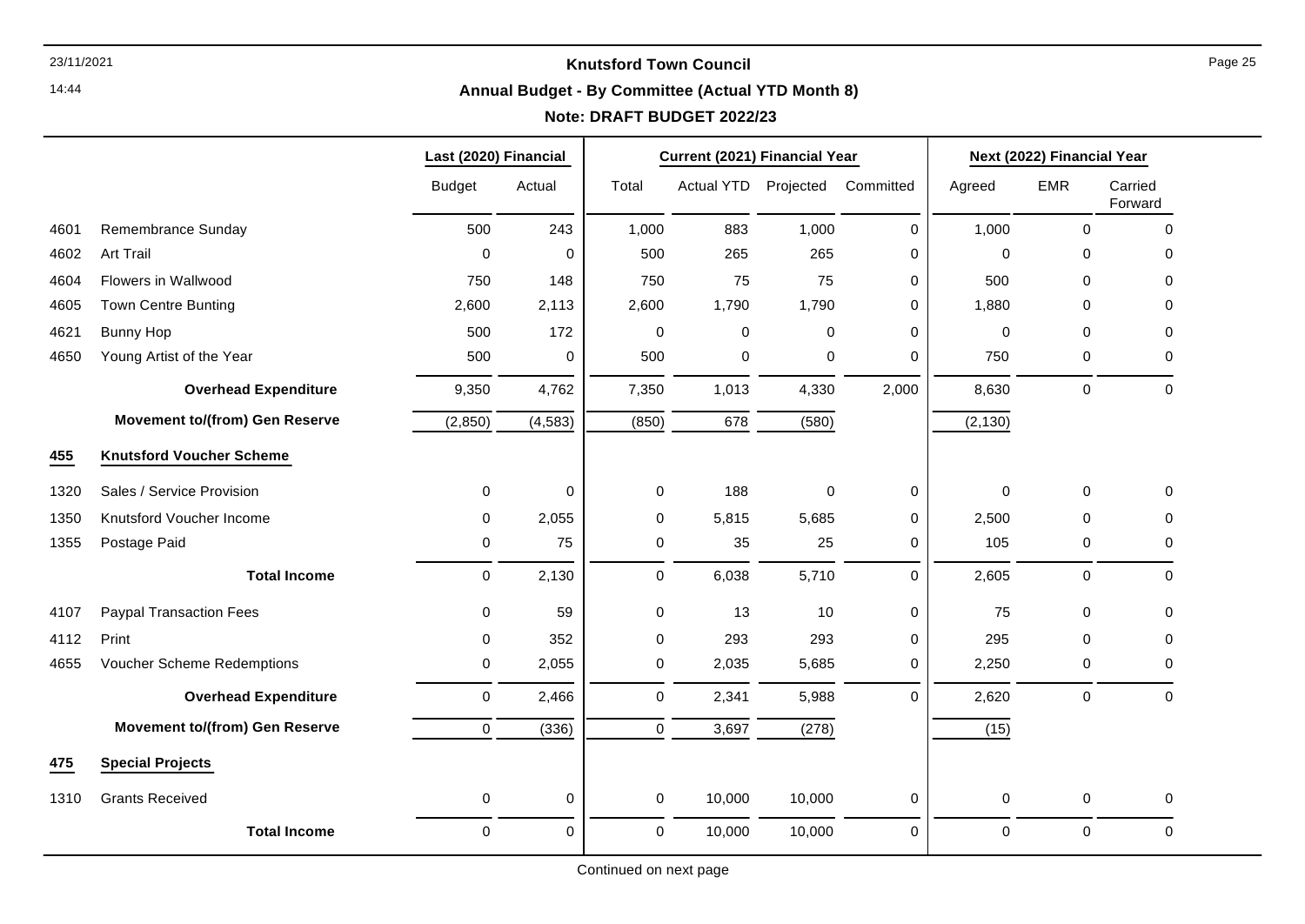14:44

#### **Annual Budget - By Committee (Actual YTD Month 8)**

# **Note: DRAFT BUDGET 2022/23**

|      |                                          | Last (2020) Financial |             |             | Current (2021) Financial Year |           | Next (2022) Financial Year |                     |             |                    |
|------|------------------------------------------|-----------------------|-------------|-------------|-------------------------------|-----------|----------------------------|---------------------|-------------|--------------------|
|      |                                          | <b>Budget</b>         | Actual      | Total       | Actual YTD Projected          |           | Committed                  | Agreed              | EMR         | Carried<br>Forward |
| 4060 | Refreshments/catering                    | $\mathbf 0$           | 0           | $\mathbf 0$ | $-3$                          | $\pmb{0}$ | $\mathbf 0$                | $\mathbf 0$         | $\mathbf 0$ | $\mathbf 0$        |
| 4090 | <b>Professional Fees</b>                 | 0                     | 0           | 0           | $\mathsf{O}\xspace$           | 1,500     | 0                          | $\mathsf{O}\xspace$ | $\mathbf 0$ | $\mathbf 0$        |
| 4180 | External contractors                     | 0                     | 0           | 0           | 0                             | 7,500     | 0                          | $\mathbf 0$         | 0           | $\mathbf 0$        |
| 4300 | Marketing and Publicity                  | 0                     | 0           | 0           | $\mathbf 0$                   | 300       | 0                          | $\pmb{0}$           | $\mathbf 0$ | $\mathbf 0$        |
| 4999 | Misc Costs                               | 0                     | 0           | $\mathbf 0$ | $\mathsf{O}\xspace$           | 700       | 0                          | $\mathsf{O}\xspace$ | $\mathbf 0$ | $\mathbf 0$        |
|      | <b>Overhead Expenditure</b>              | $\mathbf 0$           | $\mathsf 0$ | $\pmb{0}$   | $-3$                          | 10,000    | $\pmb{0}$                  | $\pmb{0}$           | $\mathbf 0$ | $\mathbf 0$        |
|      | <b>Movement to/(from) Gen Reserve</b>    | $\pmb{0}$             | $\mathsf 0$ | $\pmb{0}$   | 10,003                        | 0         |                            | $\pmb{0}$           |             |                    |
|      | <b>Events &amp; Town Centre - Income</b> | 45,950                | 14,656      | 45,250      | 50,611                        | 57,622    | 0                          | 53,805              | $\mathbf 0$ | $\mathbf 0$        |
|      | <b>Expenditure</b>                       | 90,860                | 56,090      | 97,885      | 30,424                        | 109,350   | 39,297                     | 105,605             | $\mathbf 0$ | $\mathbf 0$        |
|      | <b>Movement to/(from) Gen Reserve</b>    | (44, 910)             | (41, 434)   | (52, 635)   | 20,187                        | (51, 728) |                            | (51,800)            |             |                    |
|      |                                          |                       |             |             |                               |           |                            |                     |             |                    |
|      |                                          |                       |             |             |                               |           |                            |                     |             |                    |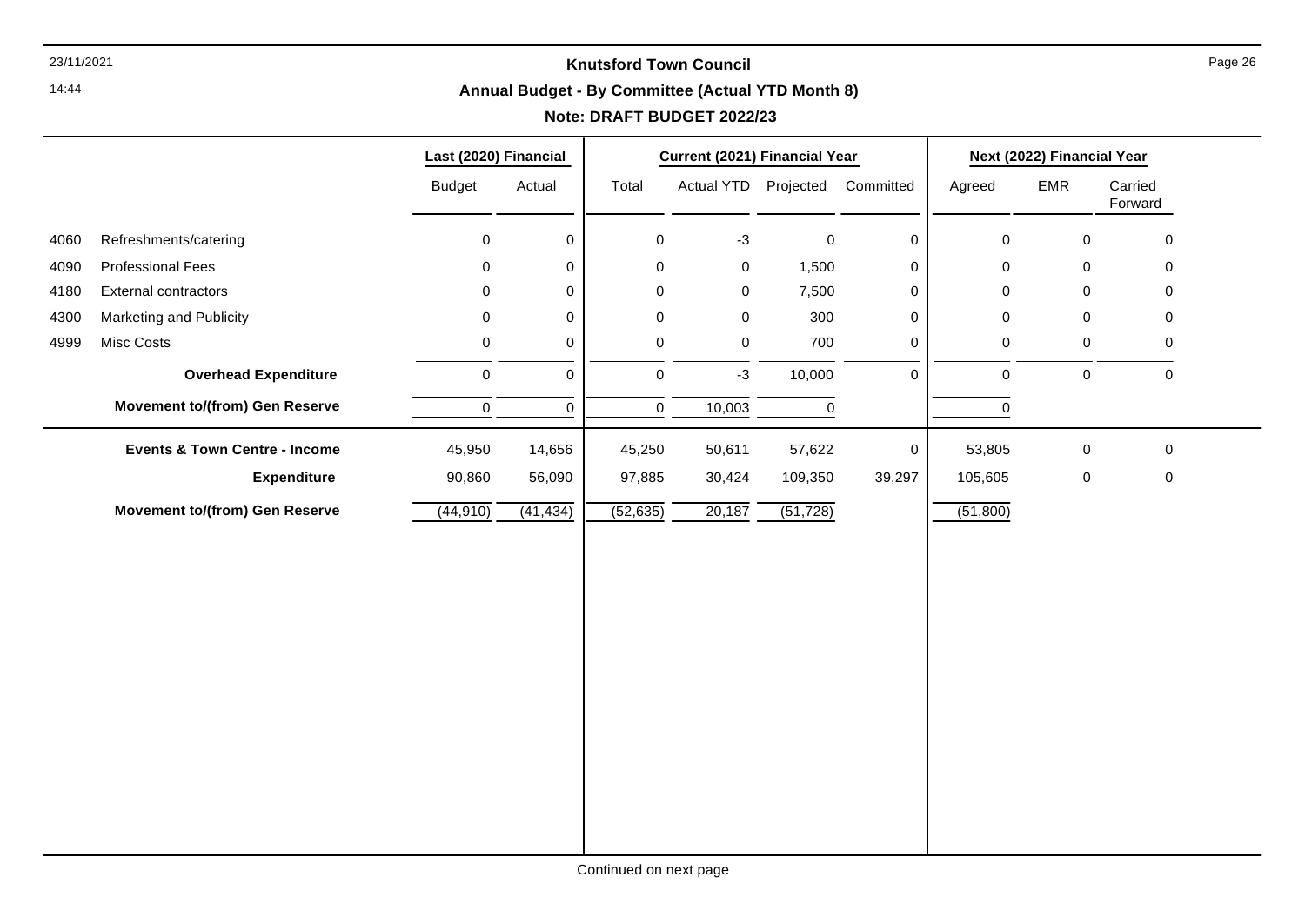14:44

#### **Annual Budget - By Committee (Actual YTD Month 8)**

# **Note: DRAFT BUDGET 2022/23**

|                  |                                       | Last (2020) Financial |                | Current (2021) Financial Year |                      |            | Next (2022) Financial Year |            |             |                    |
|------------------|---------------------------------------|-----------------------|----------------|-------------------------------|----------------------|------------|----------------------------|------------|-------------|--------------------|
|                  |                                       | <b>Budget</b>         | Actual         | Total                         | Actual YTD Projected |            | Committed                  | Agreed     | <b>EMR</b>  | Carried<br>Forward |
| <b>Personnel</b> |                                       |                       |                |                               |                      |            |                            |            |             |                    |
| 600              | <b>HR Budget</b>                      |                       |                |                               |                      |            |                            |            |             |                    |
| 4000             | Salaries and wages                    | 143,500               | 134,396        | 158,492                       | 99,891               | 157,945    | $\mathbf 0$                | 164,453    | $\mathbf 0$ | $\mathbf 0$        |
| 4005             | Tax and NI                            | 37,150                | 39,326         | 41,418                        | 28,918               | 41,560     | 0                          | 49,050     | $\mathbf 0$ | 0                  |
| 4010             | <b>Pension Contribution</b>           | 48,250                | 49,168         | 56,535                        | 36,061               | 54,640     | 0                          | 55,900     | $\Omega$    | $\Omega$           |
| 4020             | Employee Travel Cost / Mileage        | 500                   | $\overline{7}$ | 500                           | 103                  | 200        | 0                          | 500        | $\Omega$    | $\Omega$           |
| 4021             | Employee Subsistence / Costs          | 200                   | 30             | 500                           | 24                   | 200        | 0                          | 400        | $\Omega$    | $\Omega$           |
| 4027             | <b>Human Resources Costs</b>          | 800                   | 530            | 975                           | 362                  | 975        | 0                          | 975        | $\mathbf 0$ | 0                  |
| 4029             | Payroll Fees                          | 680                   | 705            | 735                           | $\mathbf 0$          | 735        | 0                          | 735        | $\Omega$    | $\Omega$           |
| 4090             | <b>Professional Fees</b>              | 1,900                 | 1,833          | 2,260                         | 2,274                | 2,274      | 0                          | 2,275      | $\Omega$    | 0                  |
| 4101             | Insurance                             | $\pmb{0}$             | 715            | 985                           | $-678$               | $-678$     | 0                          | 0          | $\mathbf 0$ | 0                  |
| 4176             | Clothing/PPE                          | 250                   | 207            | 250                           | 97                   | 250        | $\mathbf 0$                | 200        | 0           | 0                  |
|                  | <b>Overhead Expenditure</b>           | 233,230               | 226,917        | 262,650                       | 167,052              | 258,101    | $\mathbf 0$                | 274,488    | 0           | $\mathbf 0$        |
|                  | <b>Movement to/(from) Gen Reserve</b> | (233, 230)            | (226, 917)     | (262, 650)                    | (167, 052)           | (258, 101) |                            | (274, 488) |             |                    |
| 605              | <b>Training and Development</b>       |                       |                |                               |                      |            |                            |            |             |                    |
| 4025             | <b>Employee Training</b>              | 2,500                 | 2,630          | 2,500                         | 1,128                | 2,500      | $\mathbf 0$                | 2,500      | 0           | $\mathbf 0$        |
| 4028             | Personal Development                  | 1,500                 | 597            | 1,500                         | 948                  | 948        | $\mathbf 0$                | 3,850      | $\mathbf 0$ | 0                  |
| 4035             | <b>Member Training</b>                | 500                   | 490            | 750                           | 180                  | 400        | 0                          | 750        | 0           | 0                  |
|                  | <b>Overhead Expenditure</b>           | 4,500                 | 3,717          | 4,750                         | 2,256                | 3,848      | $\mathbf 0$                | 7,100      | $\pmb{0}$   | $\mathbf 0$        |
|                  | <b>Movement to/(from) Gen Reserve</b> | (4,500)               | (3,717)        | (4,750)                       | (2, 256)             | (3,848)    |                            | (7, 100)   |             |                    |
|                  |                                       |                       |                |                               |                      |            |                            |            |             |                    |
|                  |                                       |                       |                |                               |                      |            |                            |            |             |                    |
|                  |                                       |                       |                |                               |                      |            |                            |            |             |                    |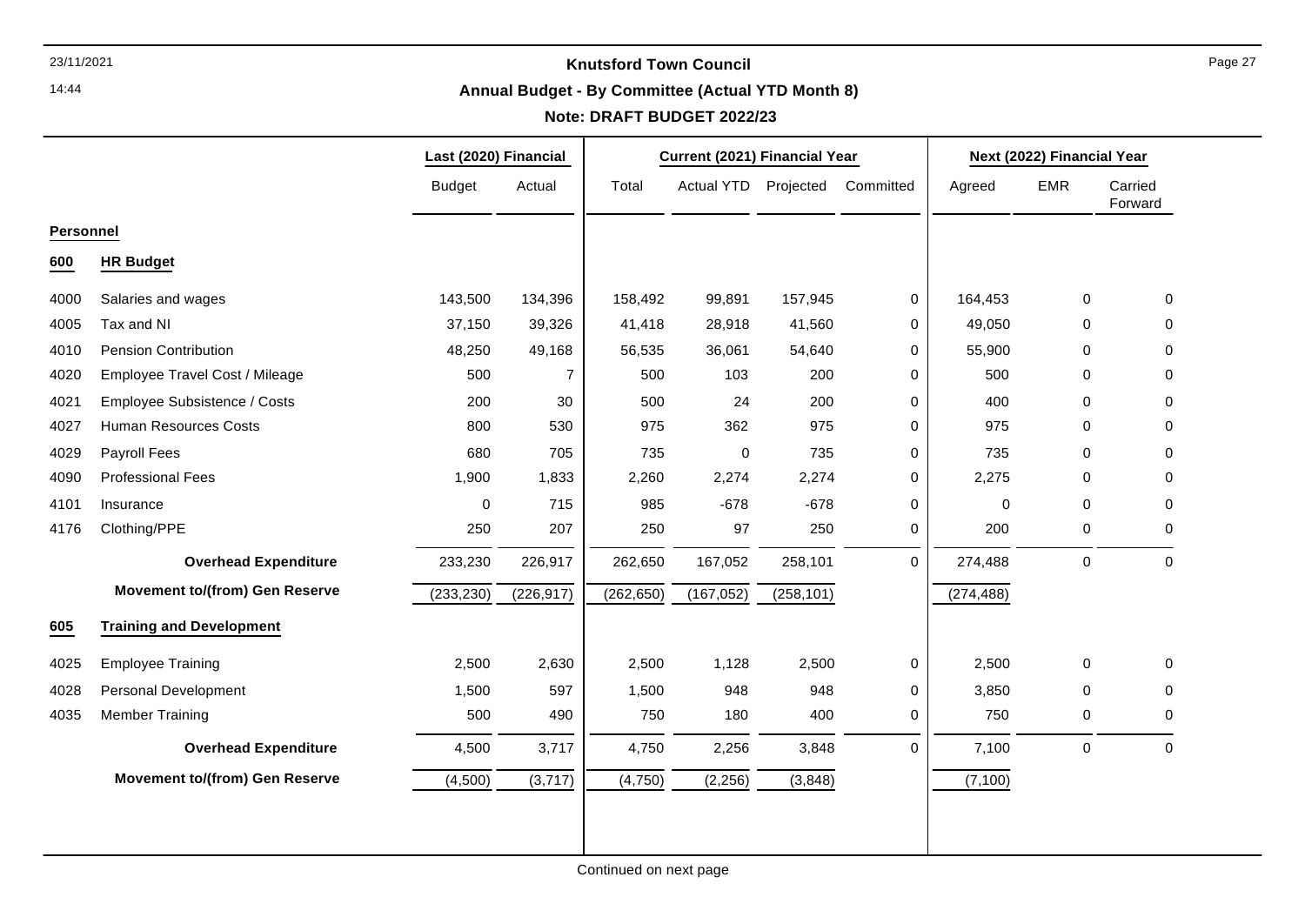14:44

#### **Annual Budget - By Committee (Actual YTD Month 8)**

|                                       | Last (2020) Financial |             |            | <b>Current (2021) Financial Year</b> |           |                                |            | Next (2022) Financial Year |                    |
|---------------------------------------|-----------------------|-------------|------------|--------------------------------------|-----------|--------------------------------|------------|----------------------------|--------------------|
|                                       | <b>Budget</b>         | Actual      | Total      |                                      |           | Actual YTD Projected Committed | Agreed     | EMR                        | Carried<br>Forward |
| Personnel - Income                    | $\mathbf 0$           | $\mathbf 0$ | $\pmb{0}$  | $\mathbf 0$                          | $\pmb{0}$ | $\mathbf 0$                    | $\pmb{0}$  | $\pmb{0}$                  | $\mathbf 0$        |
| <b>Expenditure</b>                    | 237,730               | 230,634     | 267,400    | 169,308                              | 261,949   | $\mathbf 0$                    | 281,588    | $\pmb{0}$                  | $\pmb{0}$          |
| <b>Movement to/(from) Gen Reserve</b> | (237, 730)            | (230, 634)  | (267, 400) | (169, 308)                           | (261,949) |                                | (281, 588) |                            |                    |
|                                       |                       |             |            |                                      |           |                                |            |                            |                    |
|                                       |                       |             |            |                                      |           |                                |            |                            |                    |
|                                       |                       |             |            |                                      |           |                                |            |                            |                    |
|                                       |                       |             |            |                                      |           |                                |            |                            |                    |
|                                       |                       |             |            |                                      |           |                                |            |                            |                    |
|                                       |                       |             |            |                                      |           |                                |            |                            |                    |
|                                       |                       |             |            |                                      |           |                                |            |                            |                    |
|                                       |                       |             |            |                                      |           |                                |            |                            |                    |
|                                       |                       |             |            |                                      |           |                                |            |                            |                    |
|                                       |                       |             |            |                                      |           |                                |            |                            |                    |
|                                       |                       |             |            |                                      |           |                                |            |                            |                    |
|                                       |                       |             |            |                                      |           |                                |            |                            |                    |
|                                       |                       |             |            |                                      |           |                                |            |                            |                    |
|                                       |                       |             |            |                                      |           |                                |            |                            |                    |
|                                       |                       |             |            |                                      |           |                                |            |                            |                    |
|                                       |                       |             |            |                                      |           |                                |            |                            |                    |
|                                       |                       |             |            |                                      |           |                                |            |                            |                    |